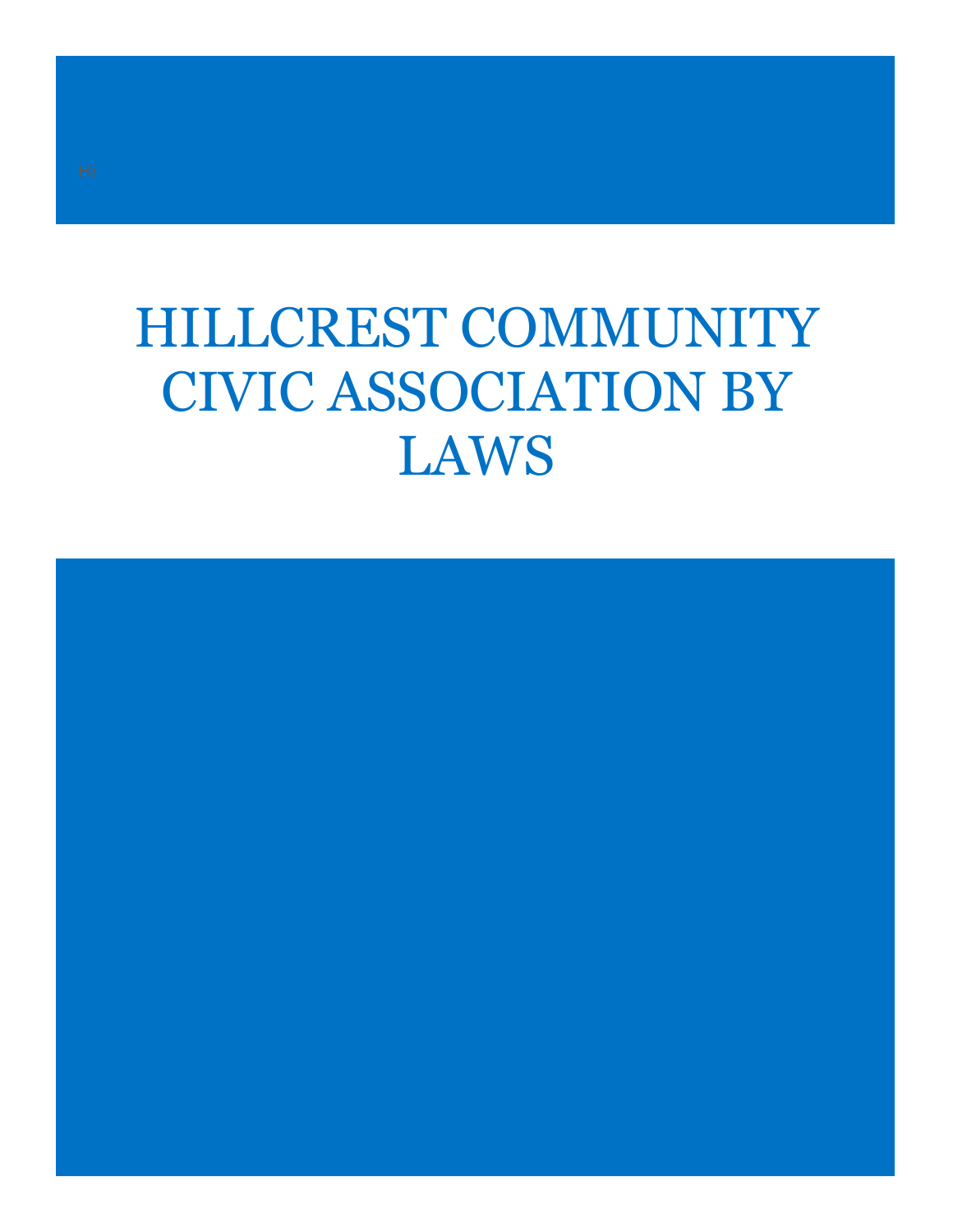# ARTICLE I OFFICES

### MISSION AND PURPOSE

The Hillcrest Community Civic Association (HCCA /Association) works to enhance the quality of life and prosperity of residents, families, community organizations and institutions located within the designated geographic boundaries. HCCA fulfills its mission by engaging members in a variety of educational, social, beautification, public safety and economic activities, advancing their interest before the government and private sector and leveraging their collective influence to achieve community improvements.

### BOUNDARIES

The official boundaries of the Association are defined by a line beginning at the intersection of 31st Street and Pennsylvania Avenue SE, extending southeast along Pennsylvania Avenue to the intersection of Pennsylvania Avenue and Southern Avenue SE; extending southwest to the intersection of Naylor Road SE; extending north along Naylor Road to the intersection of Naylor Road and 27th Street, SE; extending east through the park to reach the upper point of 31st Street, SE following 31st Street north to the original intersection of 31st Street and Pennsylvania Avenue, SE. The boundary to include both sides of 31st Street, SE including Randle Highlands Elementary School.

### CHANGE OF ADDRESS

The Board Members may change the principal office from one location to another within the District of Columbia by noting the changed address and effective date below, and such changes of address shall not be deemed, nor require, an amendment of these Bylaws:

| Address:<br>the control of the control of the control of the control of the control of | Dated: |    |
|----------------------------------------------------------------------------------------|--------|----|
| Address:                                                                               | Dated: | 20 |
| Address:                                                                               | Dated: | ZO |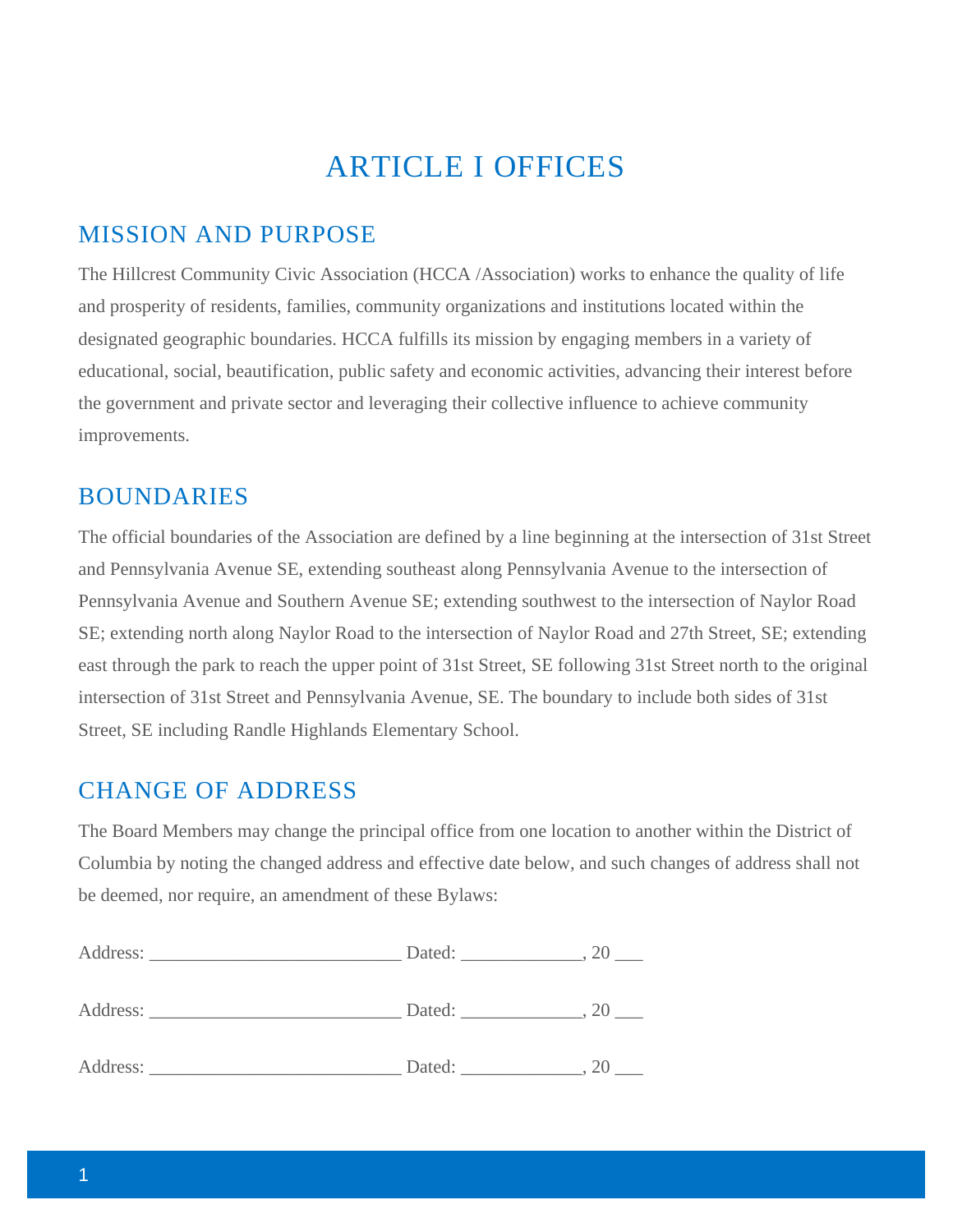# OTHER OFFICES

The Association may also have offices at such other places, within The District of Columbia, as its business and activities may require, and as the board of directors may, from time to time, designate.

# ARTICLE II NON-PROFIT PURPOSES

# IRS SECTION 501 (C) (3) PURPOSES

This association is organized exclusively for one or more of the purposes as specified in Section 502(c)(3) of the Internal Revenue Code, including, for such purposes, the making of distribution to organizations that quality as exempt organizations under Section  $501(c)(3)$  of the Internal Revenue Code.

# SPECIFIC OBJECTIVES AND PURPOSES

The specific objectives and purposes of this association shall be:

- To ensure that the best possible services are accorded to the residents of the Hillcrest Area;
- To act as a voice/representative with locally elected and/or appointed government officials and business entities;
- To conduct community forums that allow citizens to voice their concerns;
- To evaluate the performance of public and private officials, agencies, and organizations; and
- To provide worthwhile services to the community as recommended or required.

# ARTICLE III BOARD MEMBERS (BOARD)

### NUMBER

The Association shall have up to five (5) board members. These board members consist of five (5) elected officers:

- President;
- Vice President:
- Corresponding Secretary;
- Treasurer; and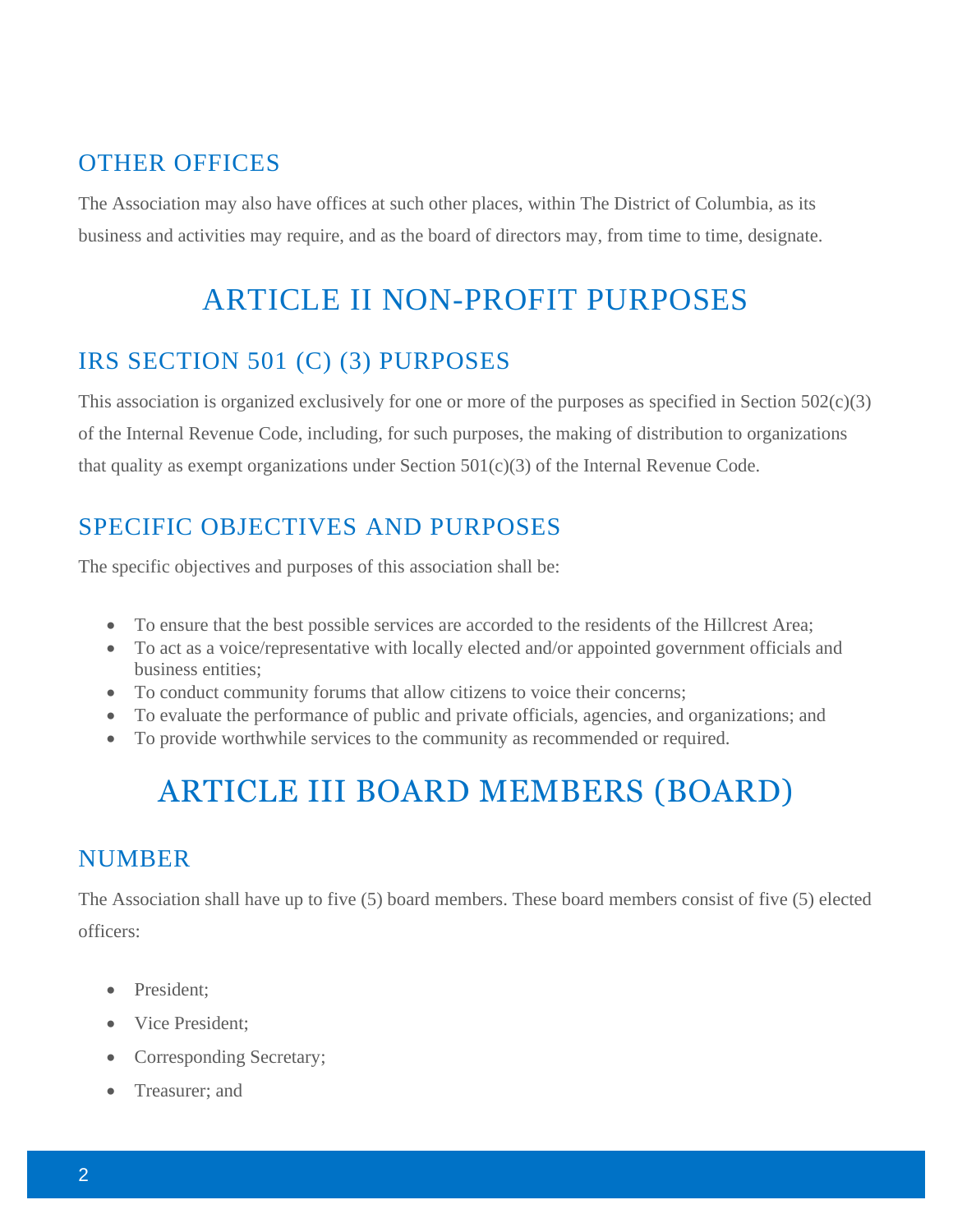• Membership Chair

### EX OFFCIO MEMBERS

Ex officio members of the Board shall include:

- Past presidents of the Association,
- The Historian, and
- At large directors who functioned as chairs of ad hoc committees

## QUALIFICATIONS

Qualifications for board members of this association shall be as follows:

- A. Live within the boundaries of the Hillcrest Community Civic Association as defined by these bylaws. An exception may be made by the Board if the candidate is deemed to have a significant interest in the Hillcrest Community Civic Association.
- B. Pay annual membership dues for the current year; and
- C. Be eighteen years or older

All candidates for the office of President shall have served on the Board either in the capacity of an elected officer or as the chair of a standing committee for a minimum of one year during the five years prior to the election.

### POWERS

Subject to the provisions of the laws of the District of Columbia and any limitations in the Articles of Incorporation and these by laws relating to action required or permitted to be taken or approved by the members, if any, of this association, the activities and affairs of this association shall be conducted and all corporate powers shall be exercised by or under the direction of the Board.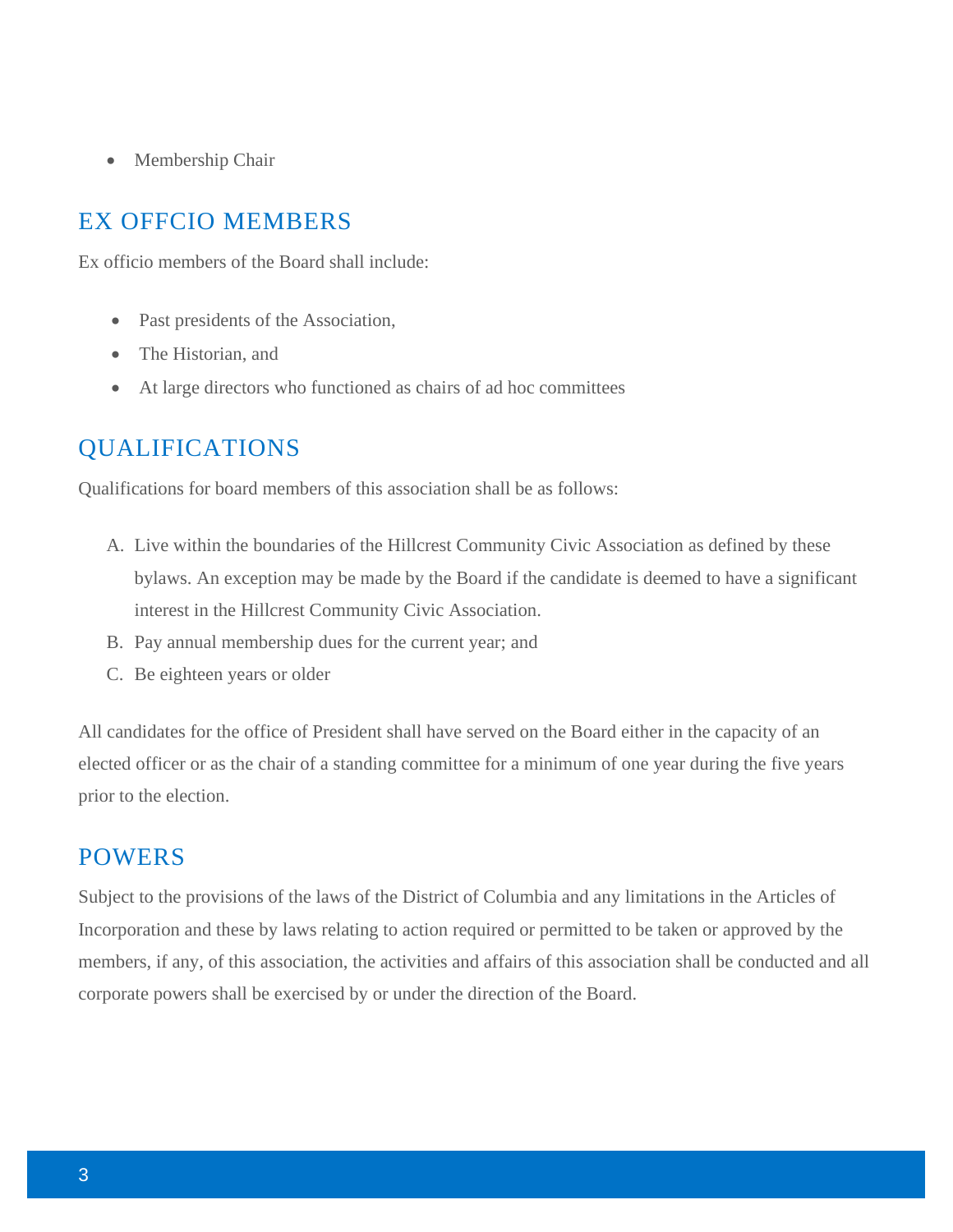#### DUTIES

It shall be the duty of the Board to:

- A. Perform all duties imposed on them collectively or individually by law, by the Articles of Incorporation, or by these bylaws;
- B. Appoint and remove, employ and discharge, and, except as otherwise provided in these Bylaws, prescribe the duties and fix the compensation, if any, of all officers, agents and employees of the association;
- C. Supervise all officers, agents and employees of the association to assure that their duties are performed properly;
- D. Meet at such times and place as requires by these Bylaws; and
- E. Register their addresses and email addresses with the Secretary of the association, and notices of meetings emailed to them at such addresses shall be valid notices thereof.

#### TERMS OF OFFICE

Each board member shall hold office for a period of two years and until his or her successor is elected and qualifies.

#### **COMPENSATION**

The Board shall serve without compensation except that they shall be allowed reasonable advancement or reimbursement of expenses incurred in the performance of their duties.

### PLACE OF MEETINGS

Meetings shall be held at a place as designated by resolution by the Board.

#### REGULAR MEETINGS

Regular meetings of the Board shall be held on the first Saturday of each month or set by the President of the Association, unless such day falls on a legal holiday, in which event the regular meeting shall be held at the same hour and place on the subsequent Saturday.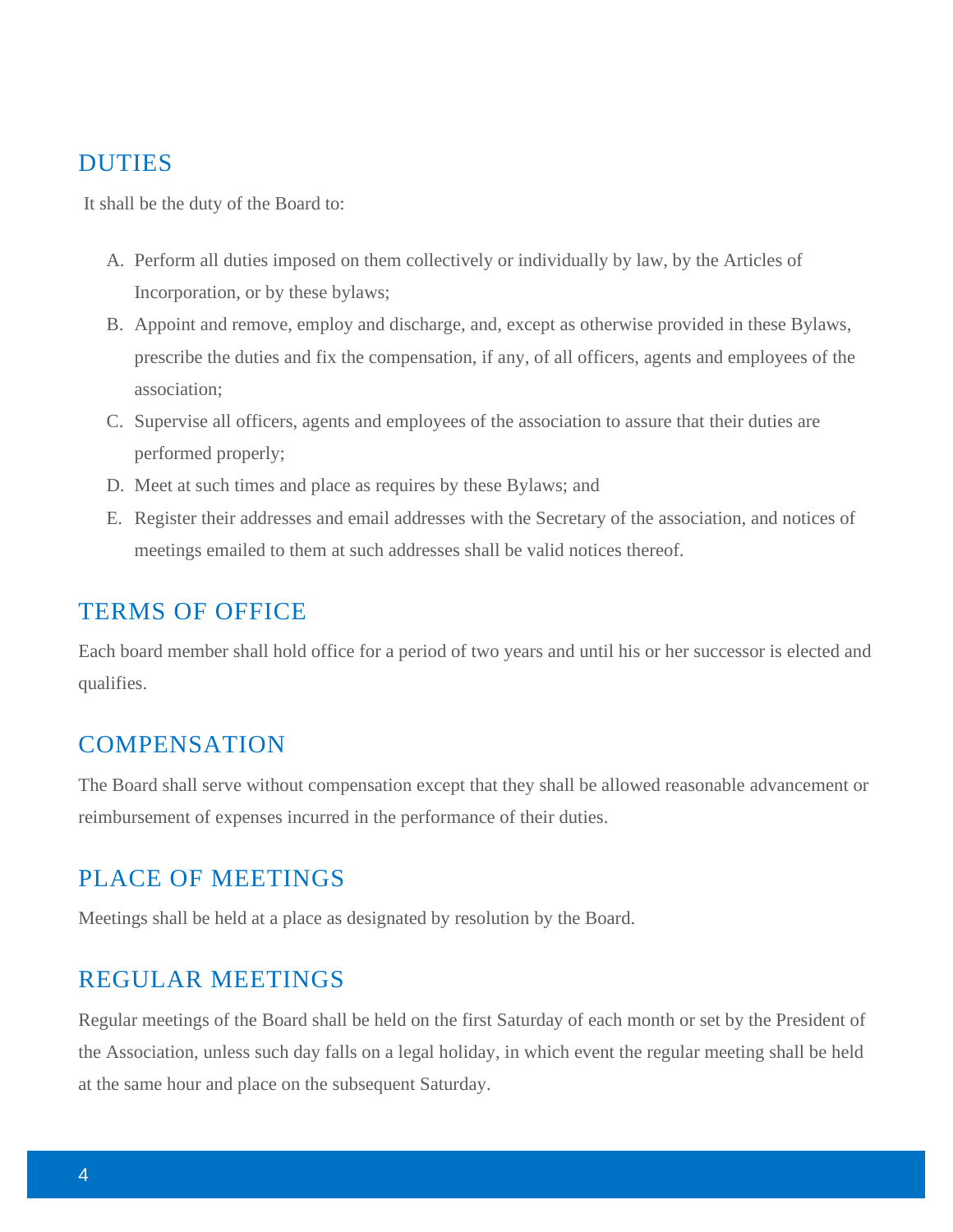### SPECIAL MEETINGS

Special meetings of the Board may be called by the President, the Vice-President, the Secretary, by any two board members, or, if different, by the persons specifically authorized under the laws of the District of Columbia to call special meetings of the board. Such meetings shall be held at the place designated by the person or persons calling the special meeting.

### NOTICE OF MEETINGS

Unless otherwise provided by the Articles of Incorporation, these bylaws, or provisions of law, the following provisions shall govern the giving of notice for meetings of the board:

- A. Regular Meetings-No notice need be given of any regular meeting of the board.
- B. Special Meetings- At least one-week prior notice shall be given by the Secretary of the Association to each board member of each special meeting of the board. Such notice may be oral or written, may be given personally, by email or by telephone, and shall state the place, date and time of the meeting and the matters proposed to be acted upon at the meeting.
- C. Waiver of Notice- Whenever any notice of a meeting is required to be given to any board member of this association under provisions of the Articles of Incorporation, these bylaws, or the law of the District of Columbia, a waiver of notice in writing signed by the board member, whether before or after the time of the meeting, shall be equivalent to the giving of such notice.

### QUORUM FOR MEETINGS

A quorum shall consist of a majority of the members of the Board. Except as otherwise provided under the Articles of Incorporation, these bylaws, or provisions of law, no business shall be considered by the board at any meeting at which the required quorum is not present, and the only motion which the board member shall entertain at such meeting is a motion to adjourn.

# MAJORITY ACTION AS BOARD ACTION

Every act or decision done or made by a majority of the board present at a meeting duly held at which a quorum is present is the act of the Board, unless the Articles of Incorporation, these bylaws, or provisions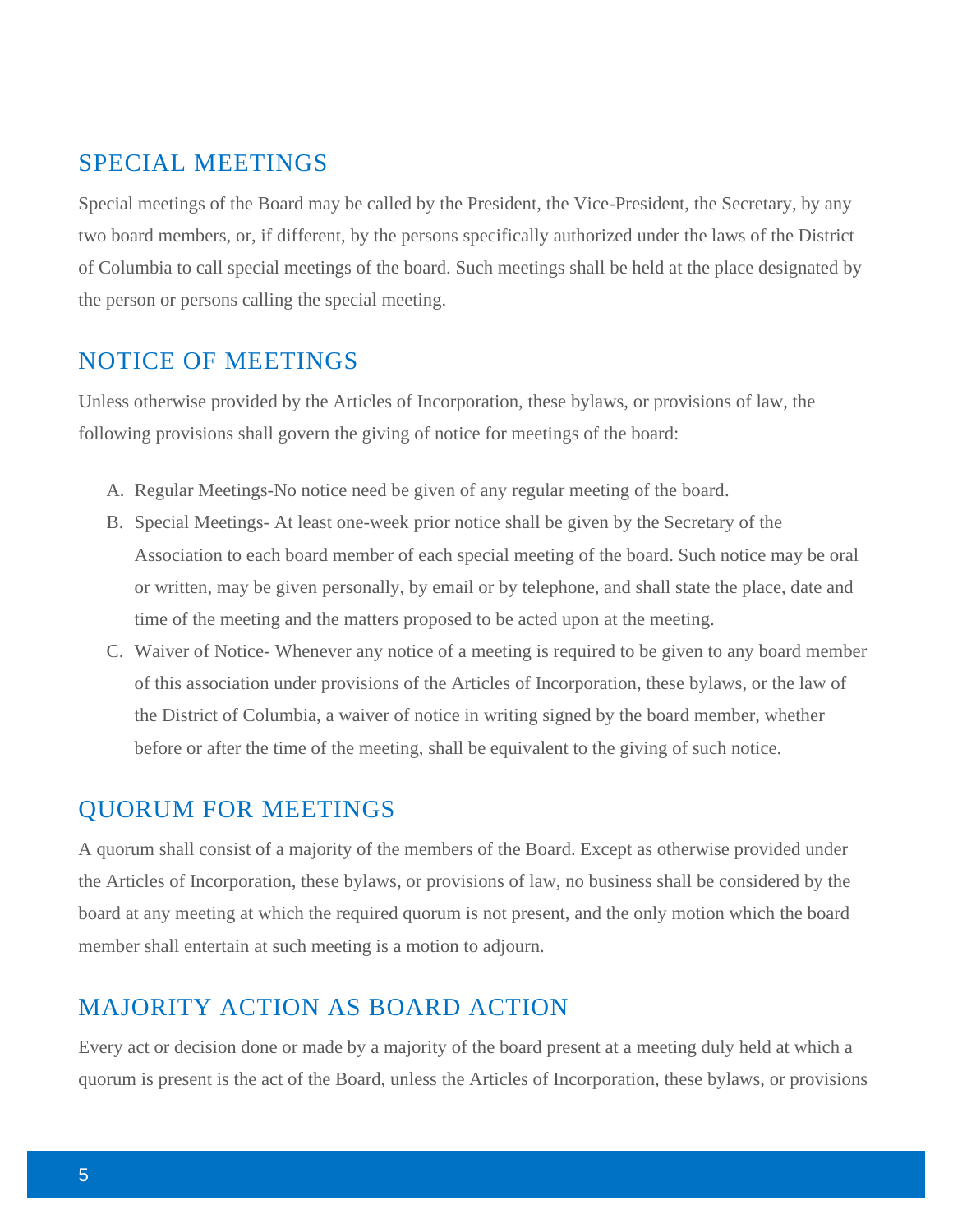of law require a greater percentage or different voting rules for approval of a matter by the Board. Unless otherwise restricted by the Articles of Incorporation or these bylaws, any action required or permitted to be taken at any meeting of the board may be taken without meeting using electronic communication if all members are notified by email at his or her email address.

### CONDUCT OF MEETINGS

Meetings of the Board shall be presided over by the President of the Association or, in his or her absence, by the Vice President of the Association or, the absence of either of these persons, by the Secretary. The Secretary of the Association shall act as secretary of all meetings of the board, provided that, in his or her absence, the presiding officer shall appoint another person to act as Secretary of the Meeting.

Meetings shall be governed by Roberts Rules of Order, insofar as such rules are not inconsistent with or in conflict with the Articles of Incorporation, these bylaws, or with provisions of law.

Meetings of the board may be conducted through electronic communication equipment by means of which all persons participating in the meeting can communicate with each other, and such participation in a meeting shall constitute presence in person at the meeting, unless otherwise restricted by the Articles of Incorporation or these bylaws.

### **VACANCIES**

Vacancies on the Board shall exist;

- On the death, resignation or removal of any board member, and
- Whenever the number of authorized directors is increased.

Any director may resign effective upon giving written notice to the President, the Secretary, or the Board, unless the notice specifies a later time for the effectiveness of such resignation. No board member may resign if the Association would then be left without a duly elected board member in charge of its affairs, except upon notice to the Office of the Corporation Counselor or other appropriate agency of the District of Columbia.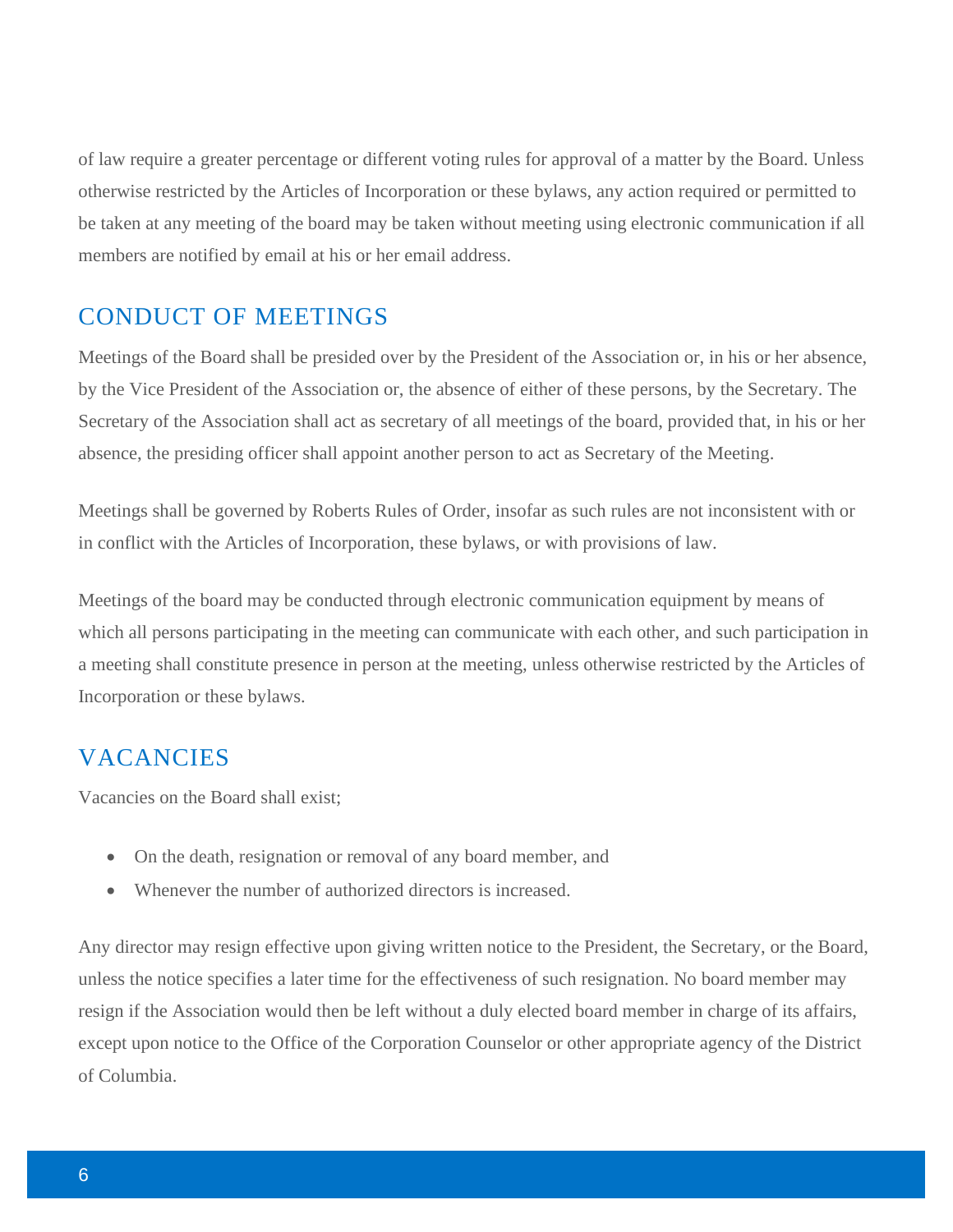Directors may be removed from office, with or without cause, by the Board and in accordance with the laws of the District of Columbia.

Unless otherwise prohibited by the Articles of Incorporation, these bylaws or provisions of law, vacancies on the board may be filled by approval of the board. If the number of board members then in office is less than a quorum, a vacancy on the board may be filled by approval of a majority of the board members then in office or by a sole remaining board member. A person elected to fill a vacancy on the board shall hold office until the next election of the Board or until his or his death, resignation or removal from office.

### NON-LIABILITY OF DIRECTORS

The directors shall not be personally liable for the debts, liabilities, or other obligations of the Association.

### INDEMNIFICATION BY ASSOCIATION OF BOARD MEMBERS

The Board members of the Association shall fully be indemnified by the Association permissible under the laws of the District of Columbia.

## INSURANCE FOR CORPORATE AGENTS

Except as may be otherwise provided under provisions of law, the Board may adopt a resolution authorizing the purchase and maintenance of insurance on behalf of any agent of the Association (including a board member, employee or other agent of the Association) against liabilities asserted against or incurred by the agent in such capacity or arising out of the agent's status as such, whether or not the Association would have the power to indemnify the agent against such liability under the Articles of Incorporation, these bylaws or provisions of law.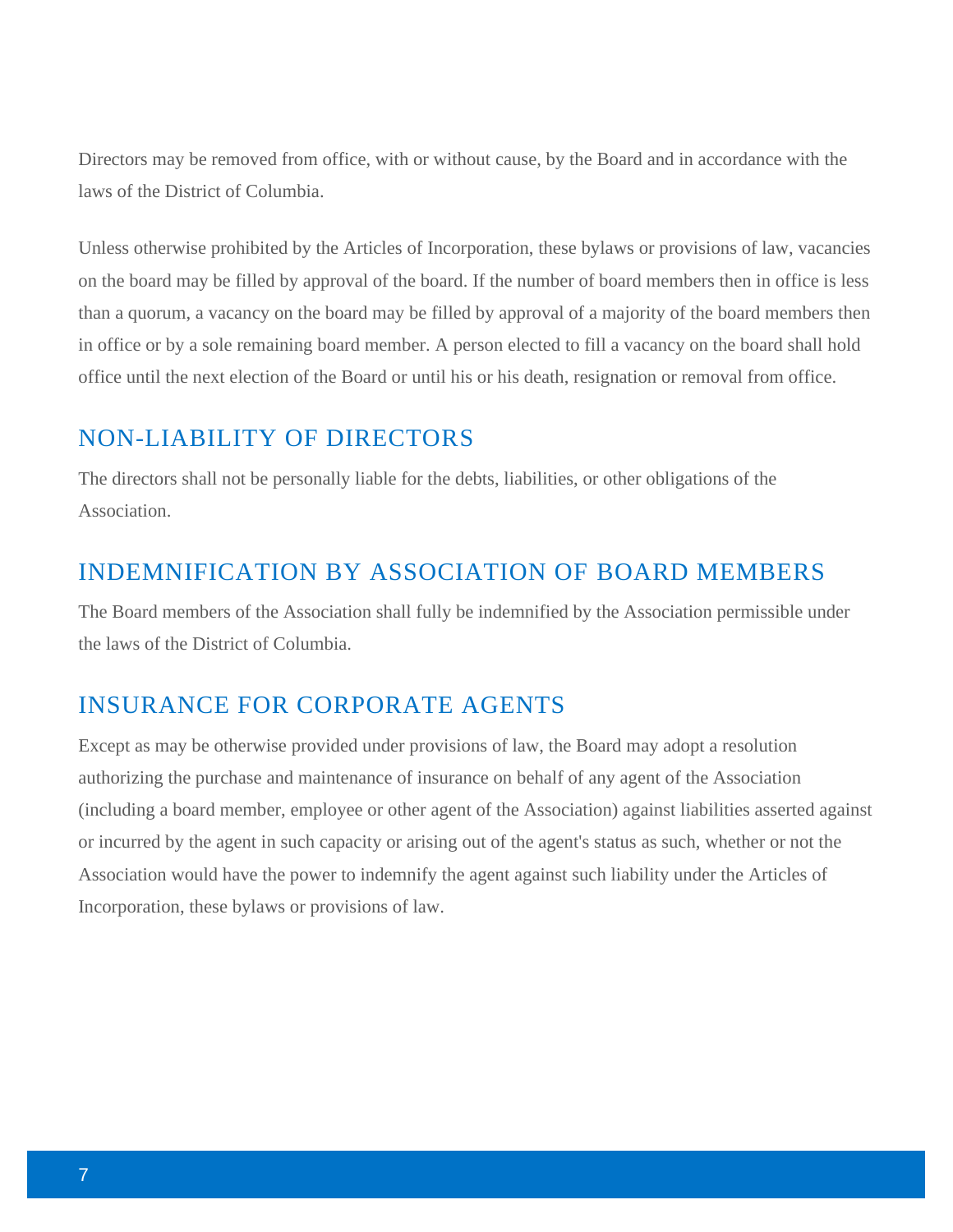# ARTICLE IV OFFICERS

### DESIGNATION OF OFFICERS

The officers of the association shall be a President, a Vice President, a Corresponding Secretary, Membership Chair and a Treasurer. The Association may also have Assistant Secretaries, Assistant Treasurers, General Attorney and other such officers with such titles as may be determined from time to time by the Board.

### QUALIFICATIONS

Any person may serve as officer of this association provided, they qualify under Article 3, Section 3 of these Bylaws.

### ELECTION AND TERM OF OFFICE

Officers may be elected by the Membership, at any time, and each officer shall hold office until he or she resigns or is removed or is otherwise disqualified to serve, or until his or her successor shall be elected and qualified, whichever occurs first. Regular elections shall be held in November every two years. Terms begin in January. No later than one hundred fifty (150) days prior to the term of office (August), notice to the membership shall be given and a nominating committee shall be formed. Sixty (60) days hence (October), the nominating committee shall report to the membership a slate of candidates; ninety (90) days hence (November), election of officers and directors will be held for all vacant positions.

### REMOVAL AND RESIGNATION

Any officer may be removed, either with or without cause, by the Membership, at any time. Any officer may resign at any time by giving written notice to the President or Secretary of the Association. Any such resignation shall take effect at the date of receipt of such notice or at any later date specified therein, and, unless otherwise specified therein, the acceptance of such resignation shall not be necessary to make it effective.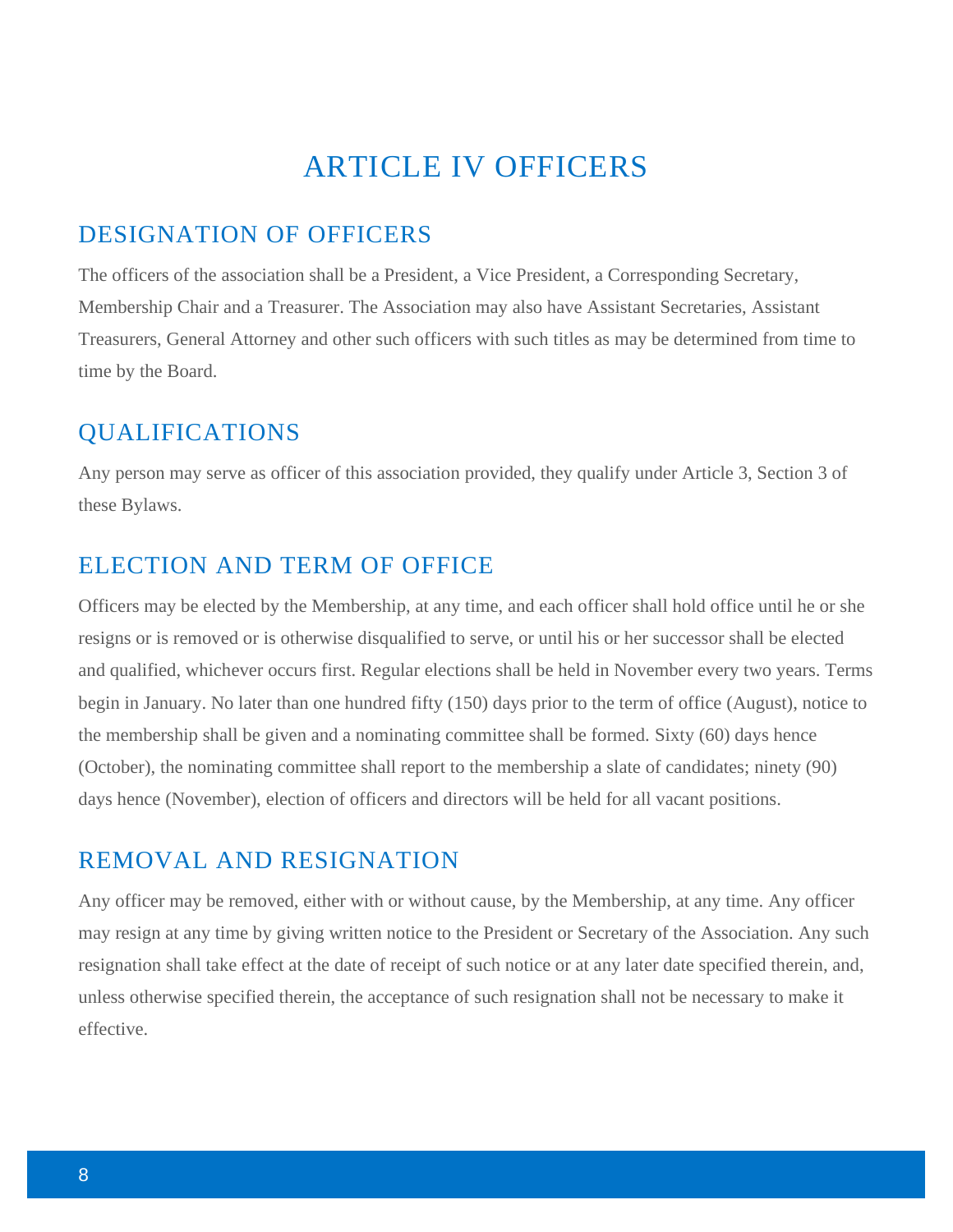### VACANCIES

Any vacancy caused by the death, resignation, removal, disqualification, or otherwise, of any officer shall be filled by the Board. In the event of a vacancy in any office other than that of President, such vacancy may be filled temporarily by appointment by the President until such time as the Board shall fill the vacancy. Vacancies occurring in offices of officers appointed at the discretion of the Board may or may not be filled as the board shall determine.

### DUTIES OF THE PRESIDENT

The President shall be the chief executive officer of the association and shall, subject to the control of the Membership, supervise and control the affairs of the association and the activities of the officers. He or she shall perform all duties incident to his or her office and other duties as may be required by law, by the Articles of Incorporation, or by these bylaws, or which may be prescribed from time to time by the Membership. Unless another person is specifically appointed as President, the President shall preside at all meetings of the members. Except as otherwise expressly provided by law, by the Articles of Incorporation, or by these bylaws, he or she shall, in the name of the Association, execute such deeds, mortgages, bonds, contracts, checks, or other instruments which may from time to time be authorized by the Membership.

### DUTIES OF THE VICE PRESIDENT

In the absence of the President, or in the event of his or her inability or refusal to act, the Vice President next in rank shall perform all the duties of the President and when so acting shall have all the powers of, and be subject to all the restrictions on the President. The Vice Presidents shall have other powers and perform such other duties as may be prescribed by law, the Articles of Incorporation, or by these Bylaws, or as may be prescribed by the President and the Membership**.**

### DUTIES OF THE CORRESPONDING SECRETARY

The Corresponding Secretary shall certify and keep the original, or a copy, of the bylaws as amended or otherwise altered to date, the minutes of all meetings of the directors, and the membership. Recording therein the time and place of holding, whether regular or special, how called, how notice thereof was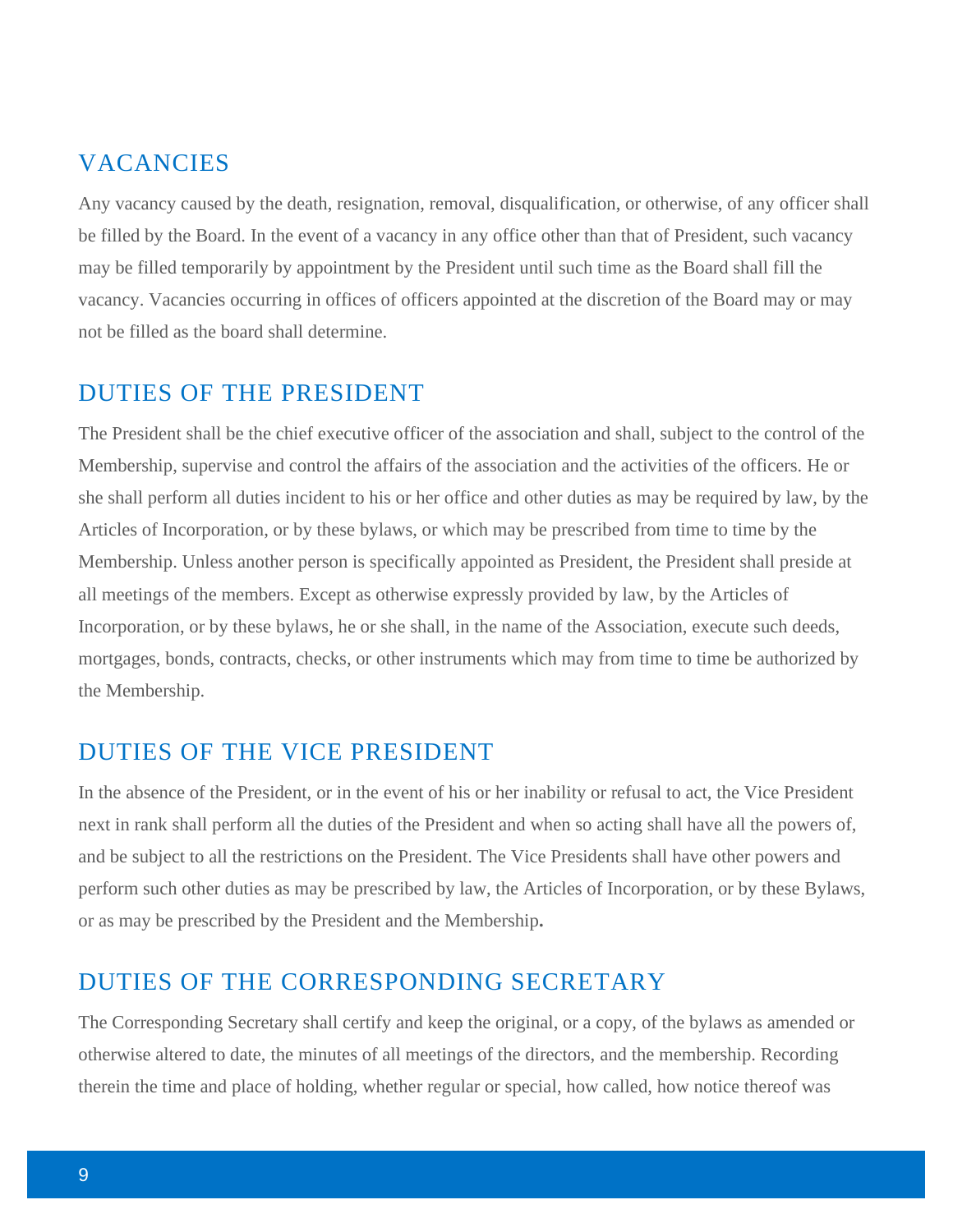given, the names of those present or represented at the meeting, and the proceedings thereof. Be custodian of the records and the seal of the association and affix the seal, as authorized by law or the provisions of these Bylaws, to duly executed documents of the association. The Correspondence Secretary shall see that all notices are duly given in accordance with the provisions of these Bylaws or as required by law. Keep copies of correspondence and in general, keep the membership informed on activities affecting the Association and the community. The Corresponding Secretary will prepare an annual budget and report to the Membership on all expenditures.

#### DUTIES OF THE TREASURER

The Treasurer shall have charge and custody of, and be responsible for, all funds and securities of the association, and deposit all such funds in the name of the association in such banks, trust companies, or other depositories as shall be selected by the Membership. Receive, and give receipt for, monies due and payable to the association from any source whatsoever. Disburse, or cause to be disbursed, the funds of the association as may be directed by the Membership, taking proper vouchers for such disbursements. Keep and maintain adequate and correct accounts of the association's properties and business transactions, including accounts of its assets, liabilities, receipts, disbursements, gains and losses. Exhibit at all reasonable times the books of account and financial records to any director of the association, or to his or her agent or attorney, upon request thereof. Render to the President and the Membership, whenever requested, an account of any or all his or her transactions as Treasurer and of the financial condition of the association. Prepare, or cause to be prepared, and certify, or cause to be certified, the financial statements to be included in any required reports. In general, perform all duties incident to the office of Treasurer and such other duties as may be required by law, by the Articles of Incorporation of the association, or by these Bylaws, or which may be assigned to him or her from time to time by the Membership.

#### DUTIES OF THE PARLIAMENTARIAN

The Parliamentarian shall be furnished with a copy of the bylaws of the Association; a copy of Robert's Rules of Order, and upon request from the Board shall interpret the rules of the organization.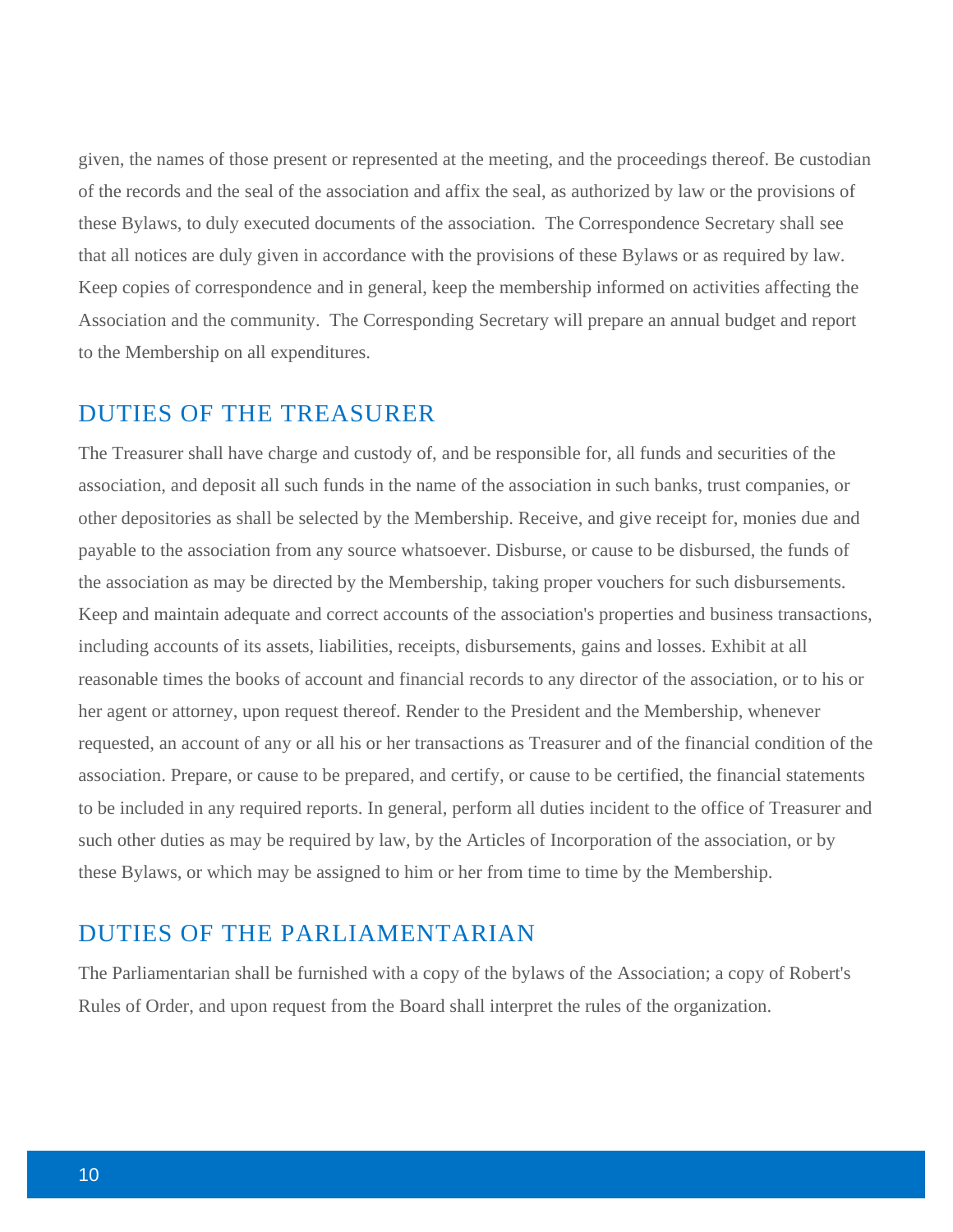### DUTIES OF THE MEMBERSHIP CHAIR

Shall maintain a current list of community residents and their membership status in the Association. The Chair will engage in activities that will both preserve and increase the membership of the organization including appropriate communications to the membership and prospective members. The Chair will prepare an annual budget and report to the board on all expenditures.

# ARTICLE V COMMITTEE OF THE WHOLE

### COMMITTEE OF THE WHOLE

According to Roberts Rules of Order, Newly Revised, (11th edition), "An assembly can also designate all of its members present to act as a committee, which is called a committee of the whole and is distinguished from an ordinary committee" (p. 489 ll. 30-33). A committee of the whole will take the place of other board standing committees. The committee of the whole allows for the membership to work towards common understanding of an issue by listening and reviewing reports together at the same time and helps to reach consensus and develop recommendations for action over a series of meetings. Committee of the whole meetings can include listening to reports and expert speakers and if the membership allows, may allow nonmembers to participate in the deliberations. Use of this form of committee should expedite business by encouraging valuable discussion of the issues, provide a forum where members can bounce ideas to get feedback, and create excitement about opportunities to improve the Association and the neighborhood. However, there still may be a need for specialized committees to perform in-depth research on a topic or take leadership in a specific area significant to the membership.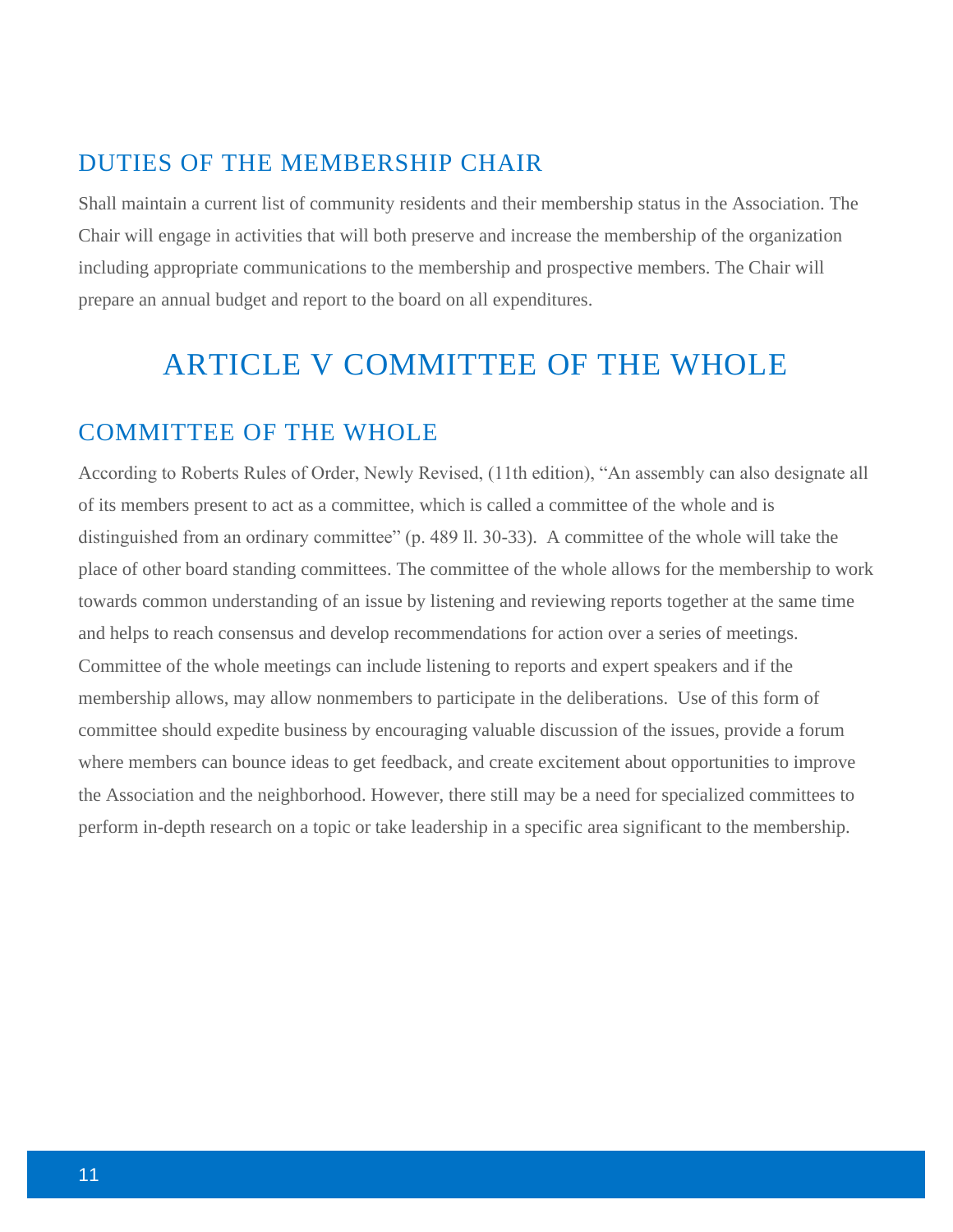# ARTICLE VI AD HOC COMMITTEES

### AD HOC COMMITTEES

The President will name a chair for each ad hoc committee. Said chair will be eligible for membership on the Board. The quorum for the Board shall be determined by the number of elected officers and chairpersons of ad hoc committees.

Ad Hoc Committees may include (but shall not be limited to) Hospitality; Home and Garden Tour, Historian, Holiday Decorations, Nomination(s), Hillcrest Day, and others as needed.

### MEETINGS AND ACTION OF COMMITTEES

Meetings and action of committees shall be governed by, noticed, held and taken in accordance with the provisions of these bylaws concerning meetings of the Board with such changes in the context of such bylaw provisions as are necessary to substitute the committee and its members for the Board and its members, except that the time for regular and special meetings of committees may be fixed by the committee. The Board may also adopt rules and regulations pertaining to the conduct of meetings of committees to the extent that such rules and regulations are not inconsistent with the provisions of these bylaws. Any positions taken by any committee on any issue, where the name of the Association is used, must be approved by the Board before being made public in any forum. Copies of letters, written testimony, etc., shall be given to the Corresponding Secretary for posting on the HCCA website.

# ARTICLE VII EXECUTION OF INSTRUMENTS, DEPOSITS, AND FUNDS

### EXECUTION OF INSTRUMENTS

The Boards, except as otherwise provided in these bylaws, may be resolution authorize any officer or agent of the association to enter into any contract or execute and deliver any instrument in the name of and on behalf of the Association, and such authority may be general or confined to specific instances. Unless so authorized, no officer, agent or employee shall have any power or authority to bind the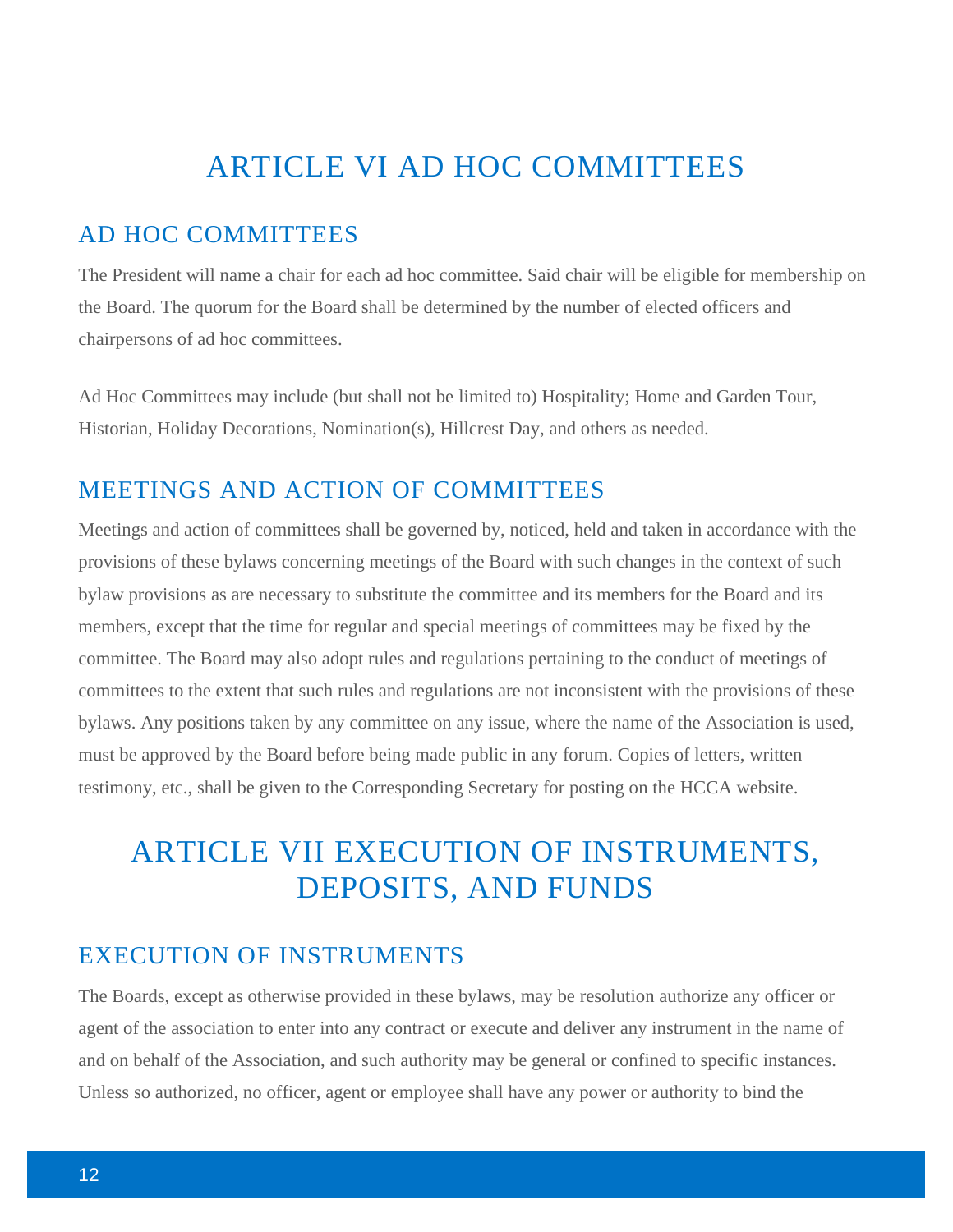Association by any contract or engagement or to pledge its credit or to render it liable monetarily for any purpose or in any amount.

### CHECKS AND NOTES

Except as otherwise specifically determined by resolution of the Board, or as otherwise required by law, checks, drafts, promissory notes, orders for the payment of money, and other evidence of indebtedness of the Association shall be signed by the Treasurer , or in the absence or unavailability of the Treasurer, the President shall be authorized to sign check(s). All instruments of indebtedness in the amount of \$1,000.00 (one thousand dollars) or more shall be countersigned by the President.

#### DEPOSITS

All funds of the Association shall be deposited from time to time to the credit of the Association in such banks, trust companies, or other depositories as the Board may select.

#### DISBURSEMENTS

The President, along with the Treasurer, shall be authorized to disburse funds in an amount up to \$150 in support of the Association's community improvement activities without the expressed approval of the board and the membership.

The Board shall be authorized to disburse funds in an amount of up to \$300 in support of the Association's community improvement activities without the expressed approval of the membership.

Amounts in excess of \$300 must be approved with the expressed approval of the membership in a meeting of the Association.

#### **GIFTS**

The Board may accept on behalf of the Association any contribution, gift, bequest, or devise for the nonprofit purposes of this association.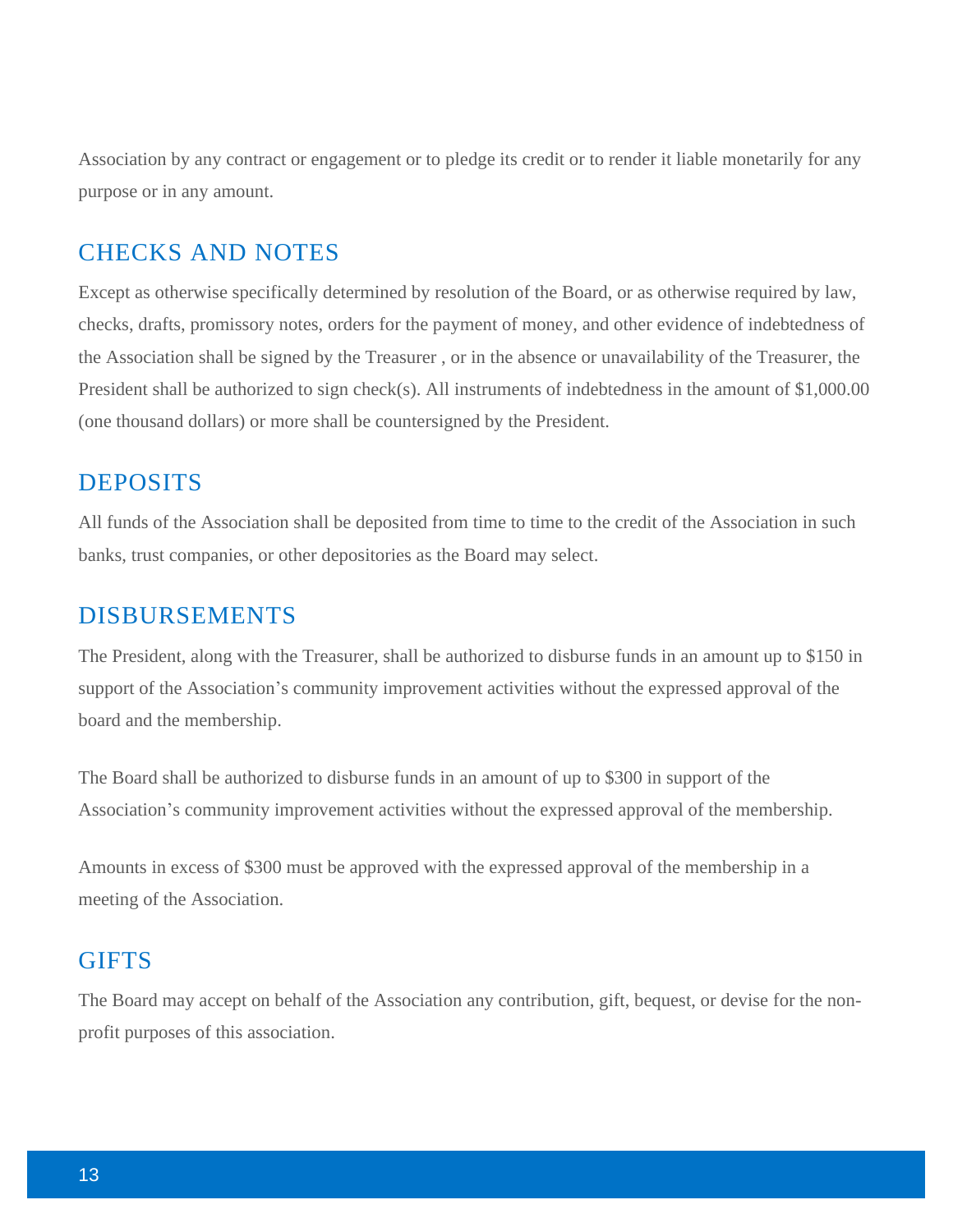# ARTICLE VIII ASSOCIATION RECORDS, REPORTS, AND SEAL

### MAINTENANCE OF ASSOCIATION RECORDS

The Association shall keep at a designated location as specified by the Board or on the Association's website:

- A. Minutes of all meetings of the Board, committees of the board and, if this association has members, of all meetings of members, indicating the time and place of holding such meetings, whether regular or special, how called, the notice given, and the names of those present and the proceedings thereof;
- B. Adequate and correct books and records of account, including accounts of its properties and business transactions and accounts of its assets, liabilities, receipts, disbursements, gains and losses;
- C. A record of its members, if any, indicating their names and addresses and, if applicable, the class of membership held by each member and the termination date of any membership;
- D. A copy of the Association's Articles of Incorporation and bylaws as amended to date, which shall be open to inspection by the members, if any, of the association at all reasonable times during office hours.

## DIRECTOR'S INSPECTION RIGHTS

Every director shall have the absolute right to any reasonable time to inspect and copy all books, records and documents of every kind and to inspect the physical properties of the Association and shall have such other rights to inspect the books, records and properties of this association as may be required under the Articles of Incorporation, other provisions of these bylaws, and provisions of law.

### MEMBERS' INSPECTION RIGHTS

Each member shall have the following inspection rights, for a purpose reasonably related to such person's interest as a member: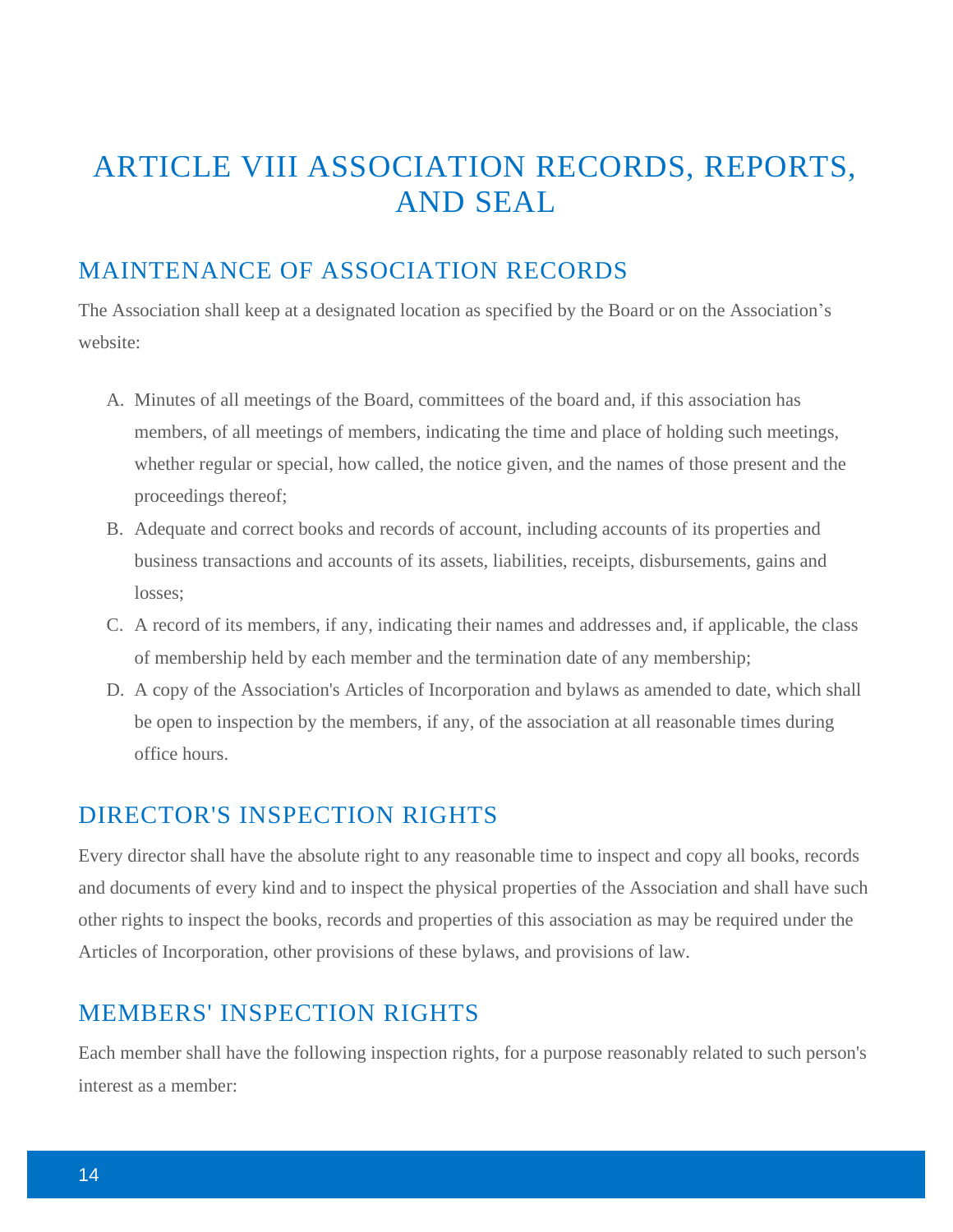- A. To inspect and copy the record of all members' names, addresses and voting rights, at reasonable times, upon written demand on the Secretary of the Association, which demand shall state the purpose for which the inspection rights are requested.
- B. To obtain from the Secretary of the Association, upon written demand on, and payment of a reasonable charge to, the Secretary of the Association, a list of the names, addresses and voting rights of those members entitled to vote for the election of board members as of the most recent record date for which the list has been compiled or as of the date specified by the member subsequent to the date of demand. The demand shall state the purpose for which the list is requested. The membership list shall be made within a reasonable time after the demand is received by the Secretary of the Association or after the date specified therein as of which the list is to be compiled.
- C. To inspect at any reasonable time the books, records, or minutes of proceedings of the members or of the board or committees of the board, upon written demand on the Secretary of the Association by the member, for a purpose reasonably related to such person's interests as a member.

Members shall have such other rights to inspect the books, records and properties of this association as may be required under the Articles of Incorporation, other provisions of these bylaws, and provisions of law.

#### RIGHT TO COPY AND MAKE EXTRACTS

Any inspection under the provisions of this Article may be made in person or by agent or attorney and the right to inspection shall include the right to copy and make extracts.

#### PERIODIC REPORT

The Board shall cause an annual or periodic report required under law to be prepared and delivered to an office of this state or to the members, if any, of this association, to be so prepared and delivered within the time limits set by law.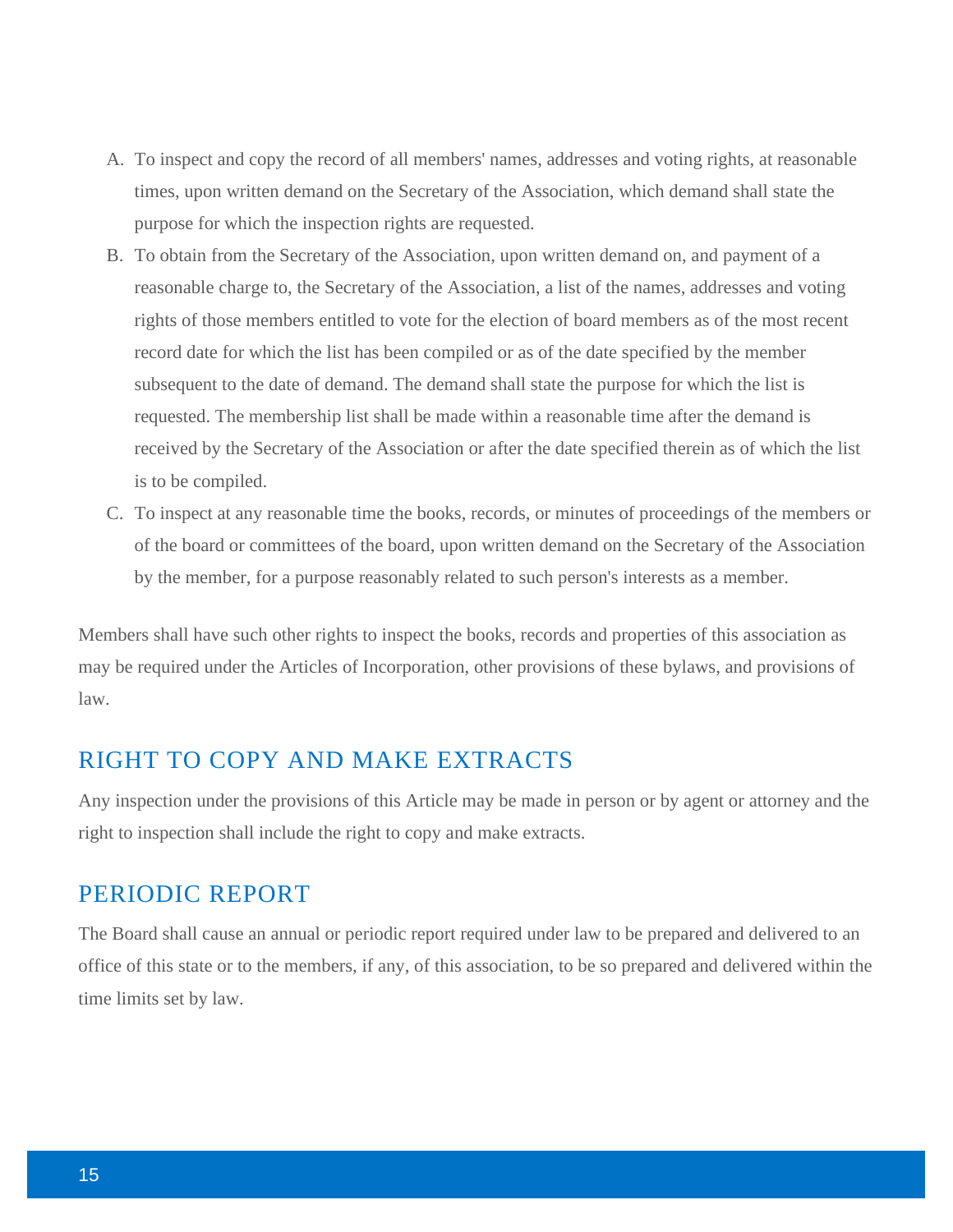# ARTICLE IX IRS 501(C)(3) TAX EXEMPTION PROVISIONS

# LIMITATIONS ON ACTIVITIES

No substantial part of the activities of this association shall be the carrying on of propaganda, or otherwise attempting to influence legislation [except as otherwise provided by Section 501(h) of the Internal Revenue Code], and this association shall not participate in, or intervene in (including the publishing or distribution of statements), any political campaign on behalf of, or in opposition to, any candidate for public office.

Notwithstanding any other provisions of these bylaws, this association shall not carry on any activities not permitted to be carried on (a) by an association exempt from federal income tax under Section 501 (c)(3) of the Internal Revenue Code, or (b) by an association, contributions to which are deductible under Section 170(c)(2) of the Internal Revenue Code.

### PROHIBITION AGAINST PRIVATE INUREMENT

No part of the net earnings of this association shall insure to the benefit of, or be distributable to, its members, board, or other private persons, except that the Association shall be authorized and empowered to pay reasonable compensation for services rendered and to make payments and distributions in furtherance of the purposes of this association.

### DISTRIBUTION OF ASSETS

Upon the dissolution of this association, its assets remaining after payment, or provision for payment, of all debts and liabilities of this association shall be distributed for one or more exempt purposes within the meaning of Section  $510(c)(3)$  of the Internal Revenue Code or shall be distributed to the federal government, or to a state or local government, for a public purpose. Such distribution shall be made in accordance with all applicable provisions of the laws of this state.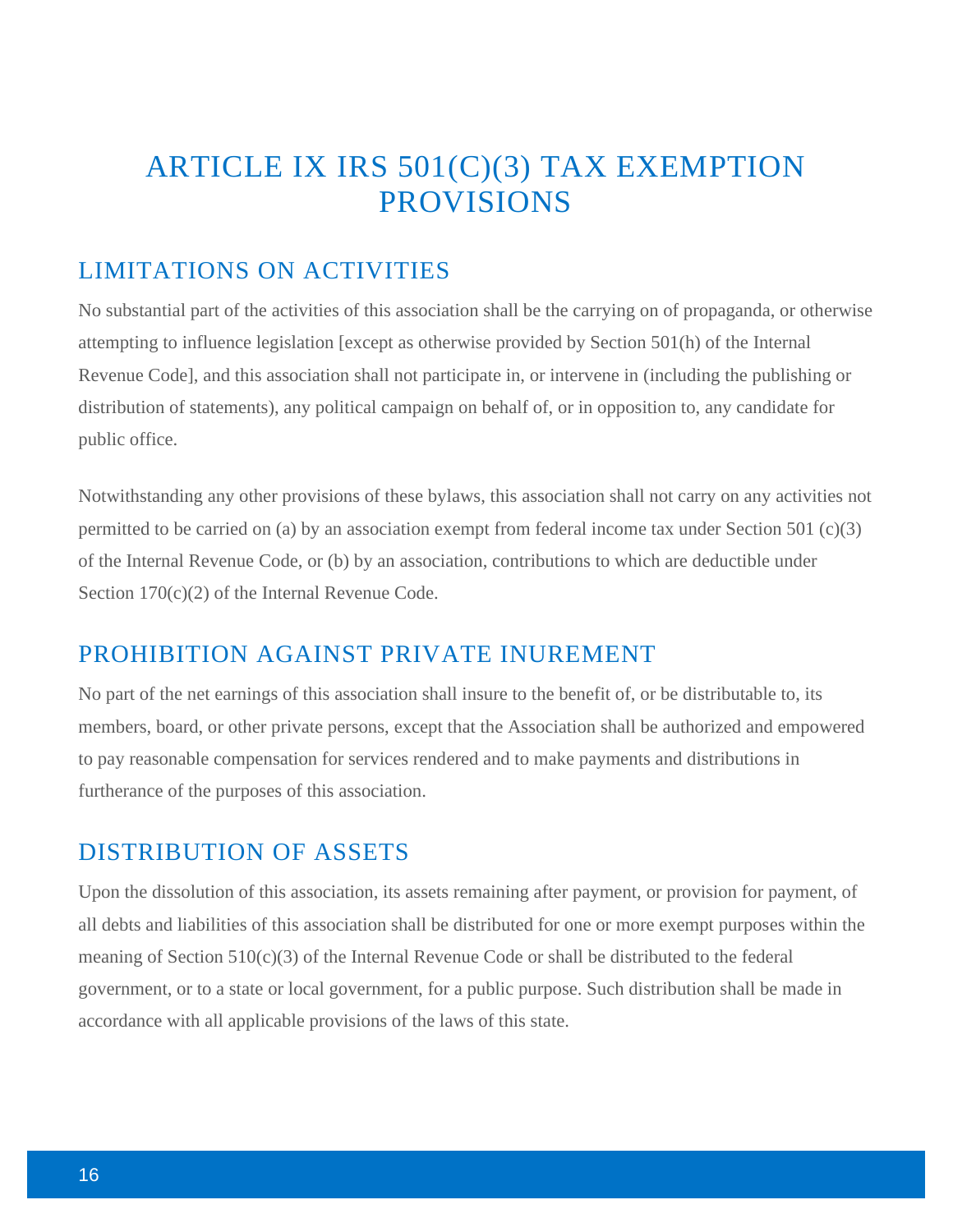# PRIVATE FOUNDATION REQUIREMENTS AND RESTRICTIONS

In any taxable year in which this association is a private foundation as described in Section 509(a) of the Internal Revenue Code, the Association:

- 1. Shall distribute its income for said period at such time and manner as not to subject it to tax under Section 4942 of the Internal Revenue Code;
- 2. Shall not engage in any act of self-dealing as defined in Section 4941(d) of the Internal Revenue Code;
- 3. Shall not retain any excess business holdings as defined in Section 4943(c) of the Internal Revenue Code;
- 4. Shall not make any investments in such manner as to subject the association to tax under Section 4944 of the Internal Revenue Code; and
- 5. Shall not make any taxable expenditures as defined in Section 4945(d) of the Internal Revenue Code.

# ARTICLE X AMENDMENT OF BY LAWS

## AMENDMENTS

These By-laws may be amended upon the recommendation of the Board of Directors by a 2/3 affirmative vote at any meeting of the Board in which a quorum is present and the approval of 2/3 of the members of the association present and voting at a regular monthly meeting. Any such amendments shall be in accordance with the provision of law.

## NOTICE REQUIRED OF INTENT TO AMEND

No proposal shall be put to a vote before the association unless such proposal will be read at a regular membership meeting of the association prior to the next regular membership meeting at which the vote on the proposal shall be taken.

## LIMIT ON CHANGING PROPOSALS

Any attempt to change or amend the proposal as written shall be ruled out of order at both meetings of the association.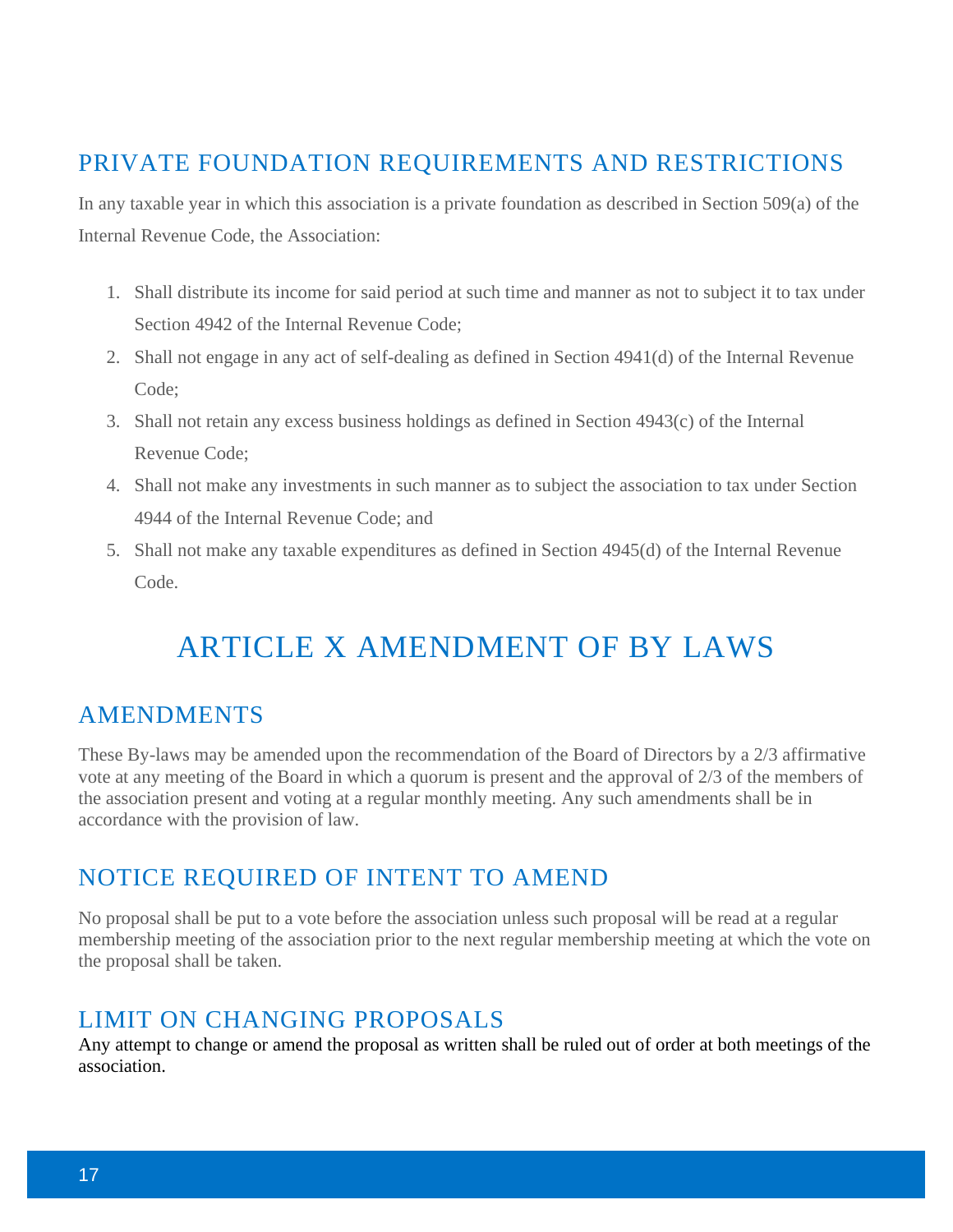### SUGGESTIONS FROM ASSOCIATION

All proposed amendments to these by-laws shall originate with the Board. However, the Association may address resolutions to the Board suggesting possible changes to these by-laws.

## SUSPENSION OF BY-LAWS NOT ALLOWED

There shall be no waivers or suspension of the By-laws. Any motion contrary thereto shall be deemed out of order.

# ARTICLE XI CONSTRUCTION AND TERMS

If there is any conflict between the provisions of these bylaws and the Articles of Incorporation of this association, the provisions of the Articles of Incorporation shall govern.

Should any of the provisions or portions of these bylaws be held unenforceable or invalid for any reason, the remaining provisions and portions of these bylaws shall be unaffected by such holding.

All references in these bylaws to the Articles of Incorporation shall be to the Articles of Incorporation, Articles of Organization, Certificate of Incorporation, Organizational Charter, Corporate Charter, or other founding document of this association filed with an office of the District of Columbia and used to establish the legal existence of this association.

All references in these bylaws to a section or sections of the Internal Revenue Code shall be to such sections of the Internal Revenue Code of 1986 as amended from time to time, or to corresponding provisions of any future federal tax code.

# ARTICLE XII MEMBERS

# DETERMINATION AND RIGHT'S OF MEMBERS

The Association shall have only one class of members. No member shall hold more than one membership in the Association. Except as expressly provided in or authorized by the Articles of Incorporation, the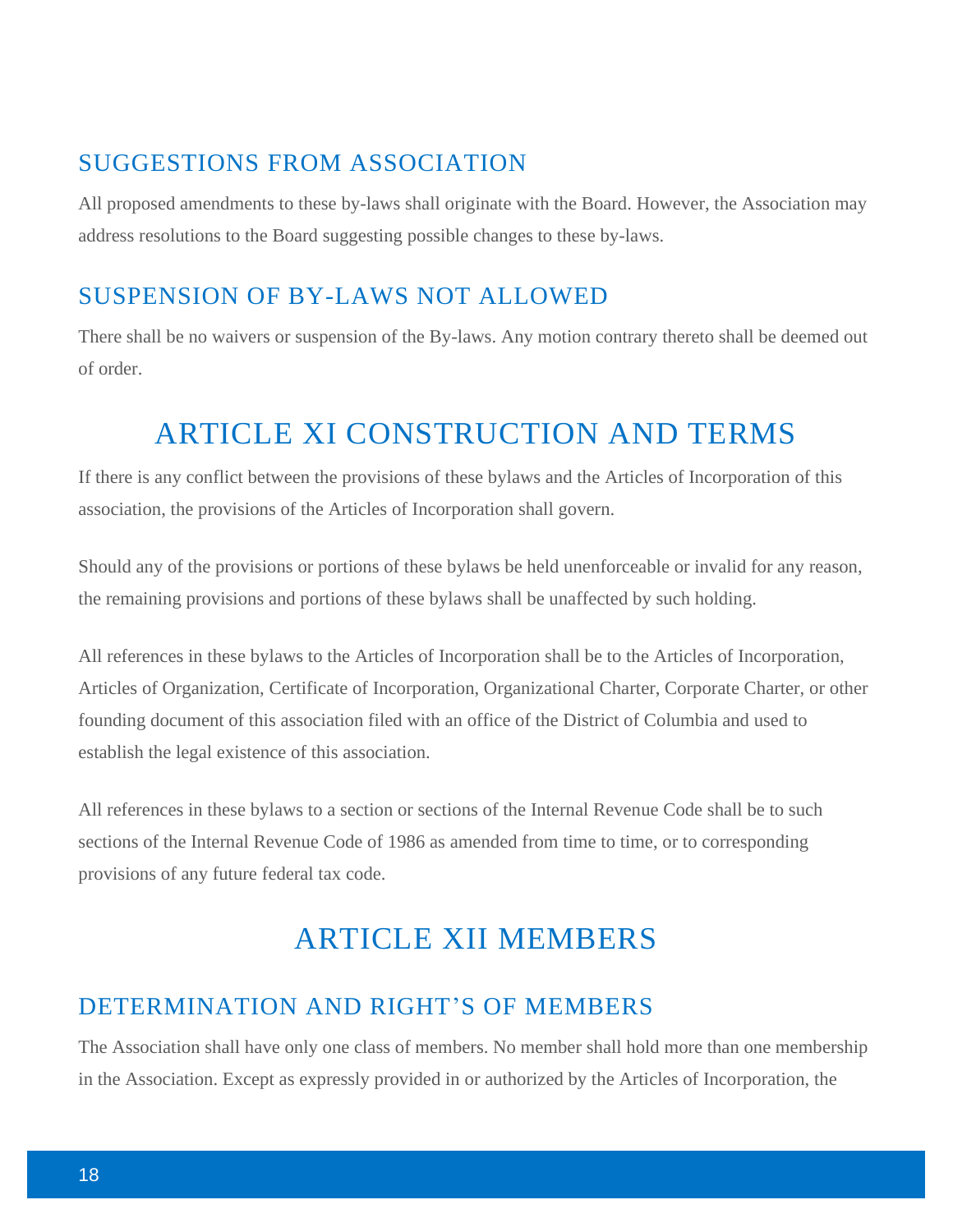bylaws of this association, or provisions of law, all memberships shall have the same rights, privileges, restrictions and conditions.

## QUALIFICATIONS OF MEMBERS

The qualifications for membership in this association are as follows:

- A single individual who lives within the boundaries of the Hillcrest Community Civic Association,
- Be deemed by the Board to have a significant interest in the community, and
- Pay annual membership dues for the current calendar year.

### ADMISSION OF MEMBERS

Applicants shall be admitted to membership.

#### FEES AND DUES

The annual dues payable to the Association by members shall be set annually by the Board and approved by the membership in a monthly meeting following announcement of the new dues amount.

### NUMBER OF MEMBERS

There is no limit on the number of members the Association may admit.

#### MEMBERSHIP RECORD

The Association shall keep a membership record containing the name and address of each member. Termination of the membership of any member shall be recorded together with the date of termination of such membership. Such records shall be kept at the Association's principal office.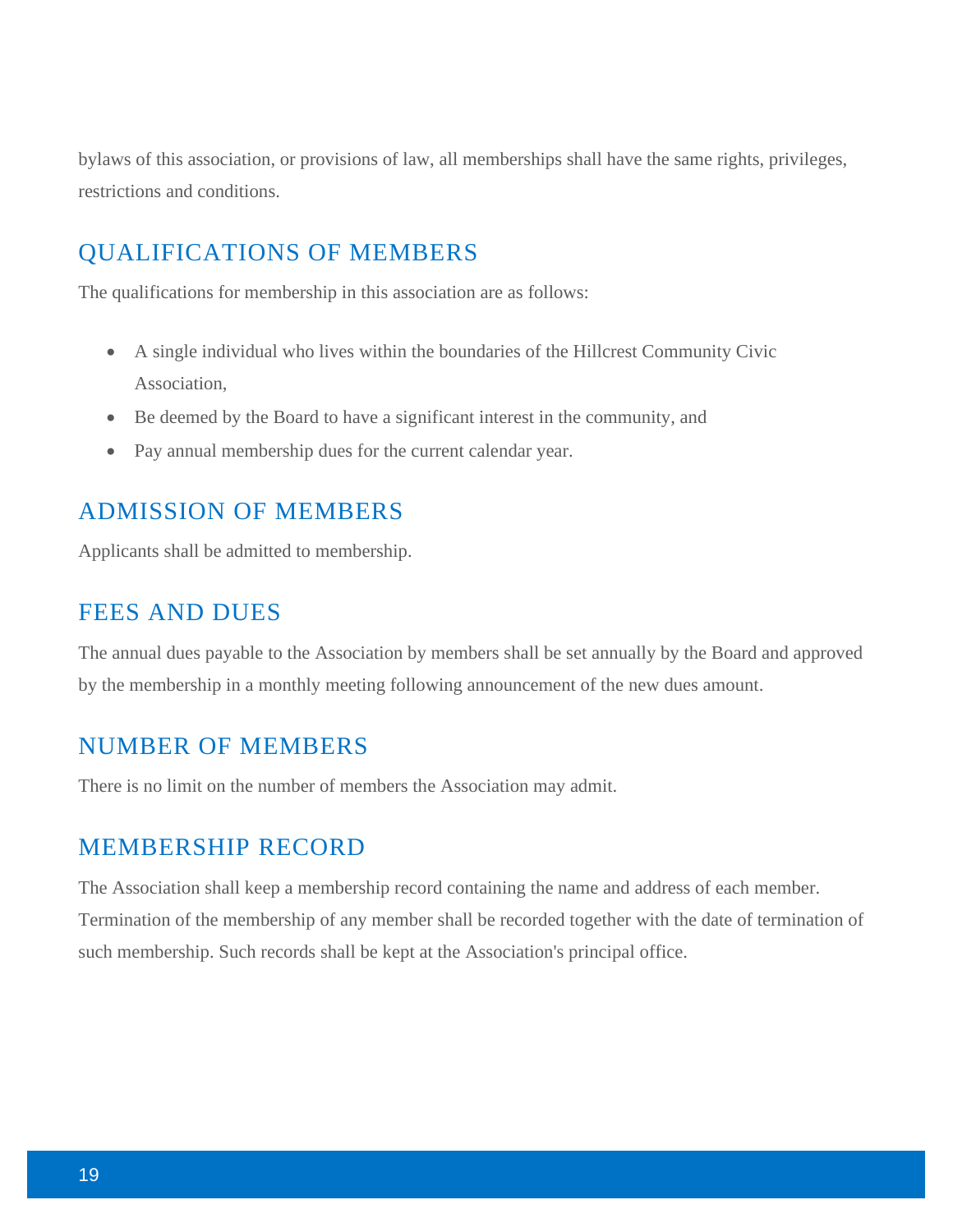## NON-LIABILITY OF MEMBERS

A member of this association is not, as such, personally liable for the debts, liabilities, or obligations of the Association.

# NON-TRANSFERABILITY OF MEMBERSHIPS

No member may transfer a membership or any right arising therefrom. All rights of membership cease upon the member's death.

# TERMINATION OF MEMBERSHIP

The membership of a member shall terminate upon the occurrence of any of the following events:

- 1. A member shall decide to terminate his/her membership and delivers a written notice to the President or Secretary. Such termination shall be effective upon the date of delivery of the notice or deposit of the notice in the mail. All membership fees are non-refundable.
- 2. The Association shall act in January of each year to terminate members for failure to pay dues by December 31 of the prior year. The Membership Chair shall present to the Board a list of all members who have failed to pay dues for the prior year. The Board shall vote to recommend termination off all on that list. Such recommendation shall be presented to the membership for full action at the February meeting.
- 3. After providing the member with reasonable written notice and an opportunity to be heard either orally or in writing, upon a determination by the Board that the member has engaged in conduct materially and seriously prejudicial to the interests or purposes of the Association. Any person expelled from the Association shall receive a refund of dues already paid for the current dues period.

All rights of a member in the Association shall cease on termination of membership as herein provided.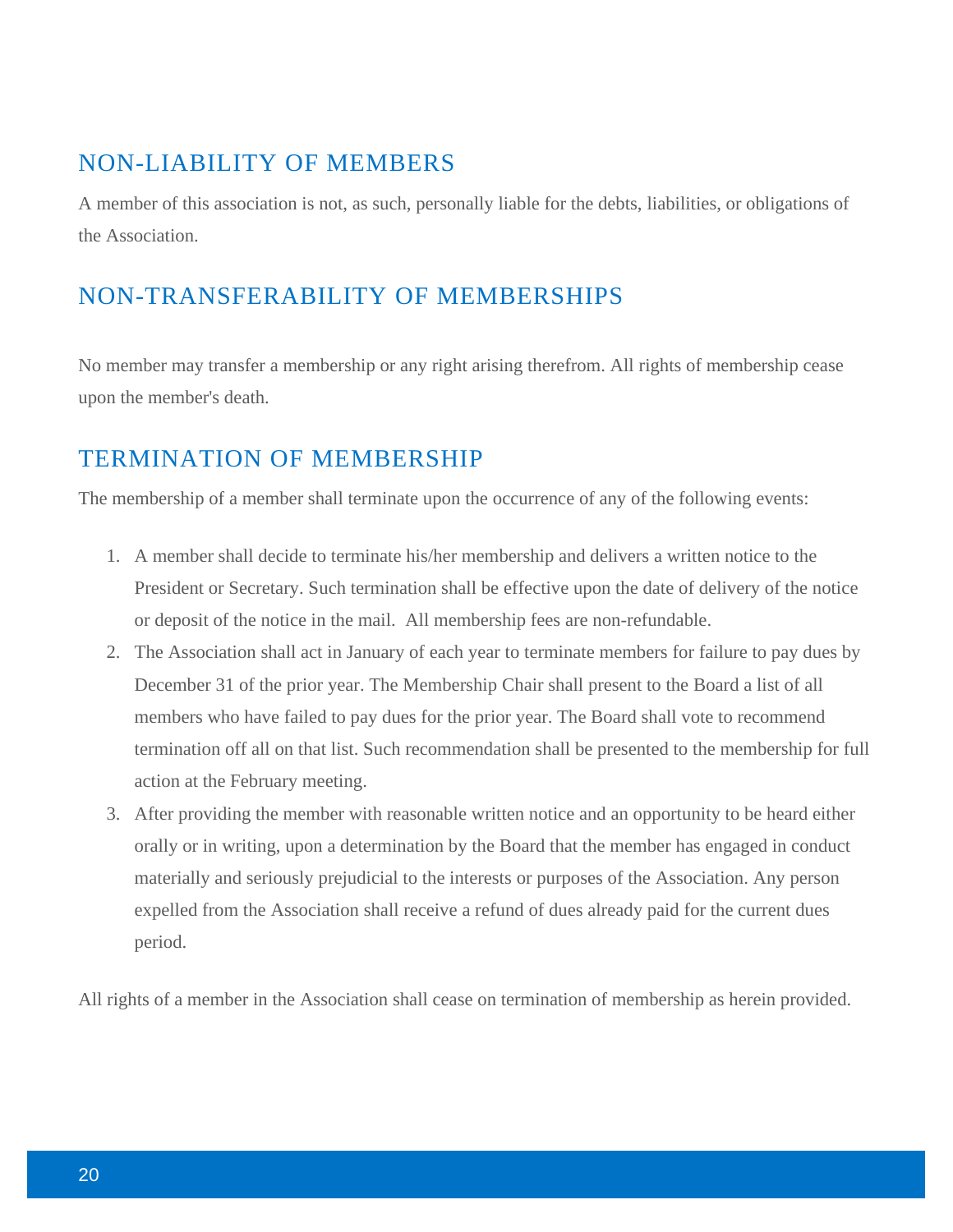# ARTICLE XIII MEETINGS OF MEMBERS

### PLACE OF MEETINGS

Meetings of members shall be held at locations designated by the Board.

### REGULAR MEETINGS

A regular meeting of members shall be held on the first Saturday of each month at a time designated by the Board for the purpose of electing board members and transacting other business as may come before the meeting. If the day fixed for a regular meeting falls on a legal holiday, such meeting shall be held at the same hour and place of the next Saturday.

### SPECIAL MEETINGS OF MEMBERS

Special meetings of the members shall be called by the Board, or the President of the Association, to call special meetings of the members.

#### NOTICE OF MEETING

Unless otherwise provided by the Articles of Incorporation, these bylaws, or provisions of law, notice stating the place, day and hour of the meeting and, in the case of a special meeting, the purpose or purposes for which the meeting is called, shall be delivered not less than ten (10) nor more than fifty (50) days before the date of the meeting, either personally, by electronic mail, or by mail, by or at the direction of the President, or the Secretary, or the persons calling the meeting, to each member entitled to vote at such meeting. If mailed, such notice shall be deemed to be delivered when deposited in the United States mail addressed to the member at his or her address as it appears on the records of the Association, with postage prepaid. Personal notification includes notification by telephone or by electronic communication, the member to be contacted shall acknowledge personal receipt of the electronic communication notice by a return message or telephone call within twenty-four hours of the first electronic communication. The notice of any meeting or members at which board members are to be elected shall also state the names of all those who are nominees or candidates for election to the board at the time notice is given. Whenever any notice of a meeting is required to be given to any member of this association under provisions of the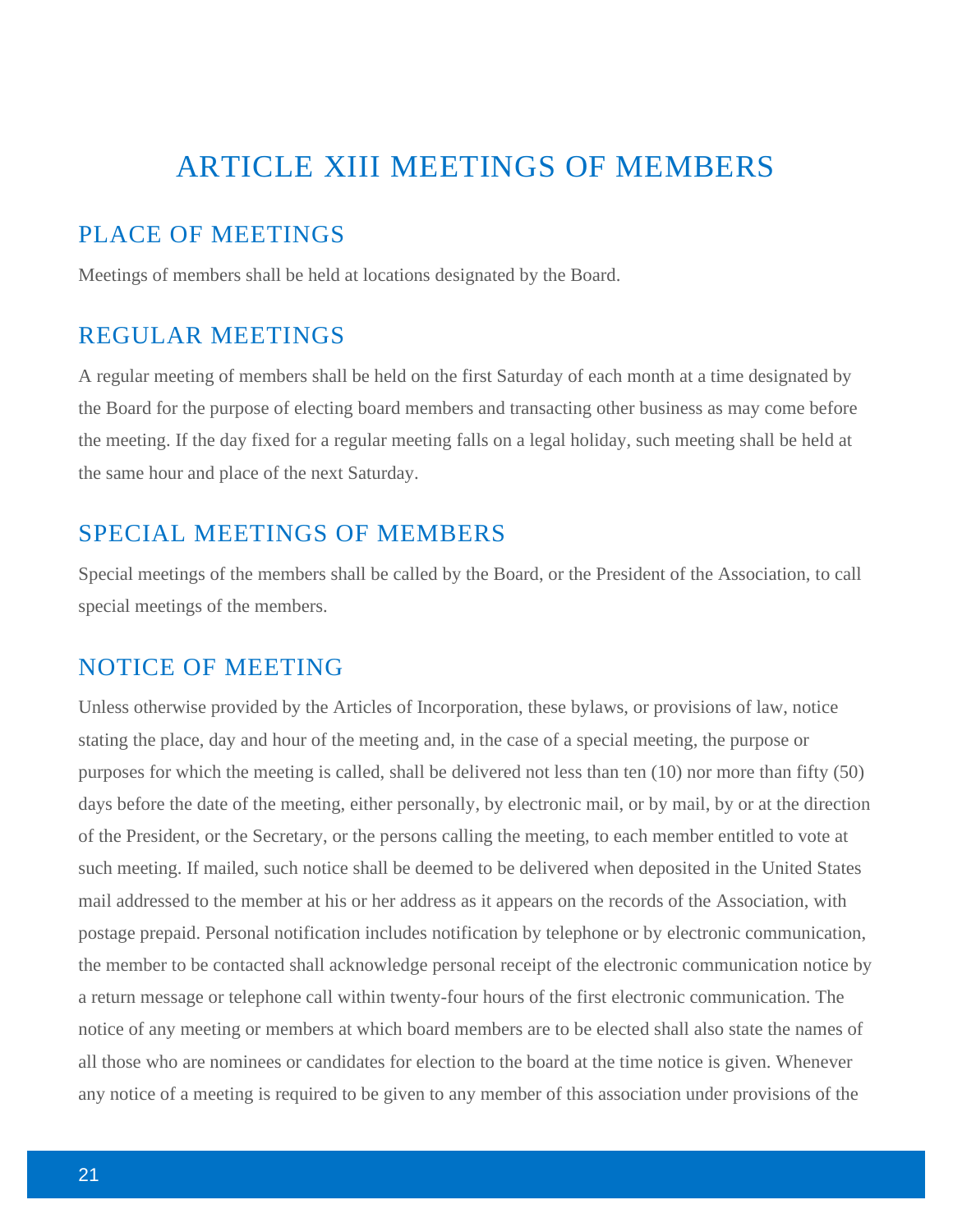Articles of Incorporation, these bylaws, or the law of this state, a waiver of notice in writing signed by the member, whether before or after the time of the meeting, shall be equivalent to the giving of such notice.

### QUORUM FOR MEETINGS

A quorum shall consist of 10% of the current paid membership of the Association. Except as otherwise provided under the Articles of Incorporation, these bylaws, or provisions of law, no business shall be considered by the members of any meeting at which the required quorum is not present, and the only motion which the chair shall entertain at such meeting is a motion to adjourn.

### MAJORITY ACTION AS MEMBERSHIP ACTION

Every act or decision done or made by a majority of voting members present in person or by proxy at a duly held meeting at which a quorum is present is the act of the members, unless the Articles of Incorporation, these Bylaws, or provisions of law require a greater number.

#### VOTING RIGHTS

The candidate receiving the highest number of votes up to a number of board members to be elected shall be elected. Each voting member shall cast one vote, with voting being by ballot only. Each member is entitled to one vote on each matter submitted to a vote by the members. Voting at duly held meetings shall be by voice vote. Election of board members, however, shall be by written ballot. The annual meeting of members for the purpose of electing board members shall be deemed a regular meeting.

### ACTION BY WRITTEN BALLOT

Except as otherwise provided under the Articles of Incorporation, these bylaws, or provisions of law, any action which may be taken at any regular or special meeting of members may be taken without a meeting if the Association distributes a written ballot to each member entitled to vote on the matter. The ballot shall:

- 1. Set forth the proposed action;
- 2. Provide an opportunity to specify approval or disapproval of each proposal;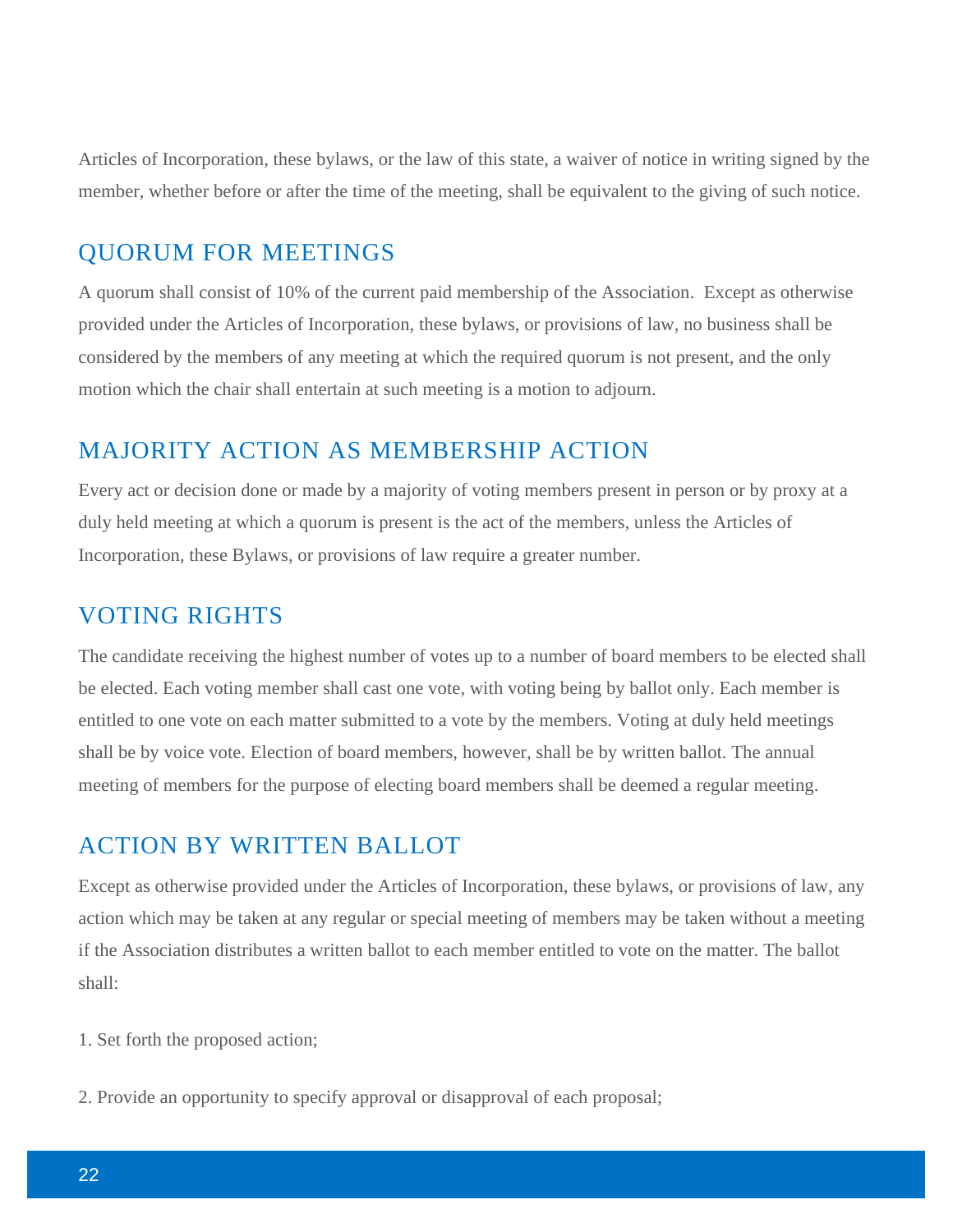3. Indicate the number of responses needed to meet the quorum requirement and, except for ballots soliciting votes for the election of board members, state the percentage of approvals necessary to pass the measure submitted; and

4. Specify the date by which the ballot must be received by the Association in order to be counted. The date set shall afford members a reasonable time within which to return the ballots to the Association.

Ballots shall be mailed or delivered in the manner required for giving notice of membership meetings as specified in these bylaws. Approval of action by written ballot shall be valid only when the number of votes cast by ballot within the time period specified equals or exceeds the quorum required to be present at a meeting authorizing the action, and the number of approvals equals or exceeds the number of votes that would be required to approve the action at a meeting at which the total number of votes cast was the same as the number of votes cast by ballot.

Board members may be elected by written ballot. Such ballots for the election of board members shall list the persons nominated at the time the ballots are mailed or delivered.

### CONDUCT OF MEETINGS

Meetings of members shall be presided over by the President of the Association or, in his or her absence, by the Vice President of the Association, or, in the absence of all these persons, by the Secretary. The Secretary of the association shall act as Secretary of all meetings of members, provided that, in his or her absence, the presiding officer shall appoint another person to act as Secretary of the Meeting.

Meetings shall be governed by Roberts Rule of Order, as such rules may be revised from time to time, insofar as such rules are not inconsistent with or in conflict with the Articles of Incorporation, these bylaws, or with provisions of law.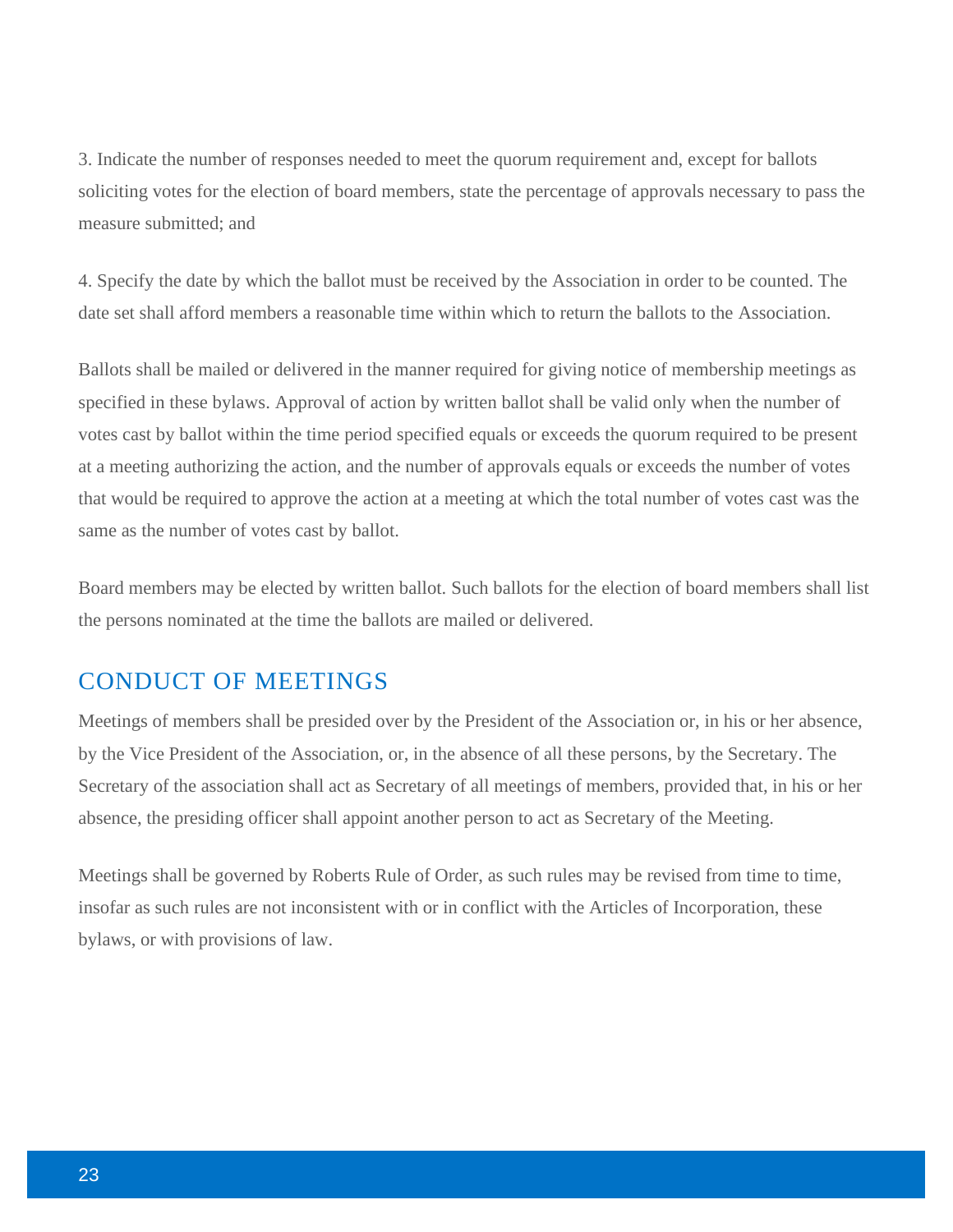# ARTICLE XIV MISCELLANEOUS

Items in the Newsletter and Website shall be limited as stated in the purpose and mission statement of the Association. The Newsletter shall not be used for paid advertisements; only non-sectarian, educational, and charitable organizations and activities will be posted.

# ADOPTION OF BYLAWS

We, the undersigned, are all the initial directors or incorporators of this association, and we consent to, and hereby do, adopt the foregoing Bylaws, consisting of nineteen (19) preceding pages, as the Bylaws of this association.

Dated: January 9, 1993

Belva T. Simmons, President

Barbara Ann\_\_\_\_\_\_, Recording Secretary

Dennis N. Logan, Treasurer